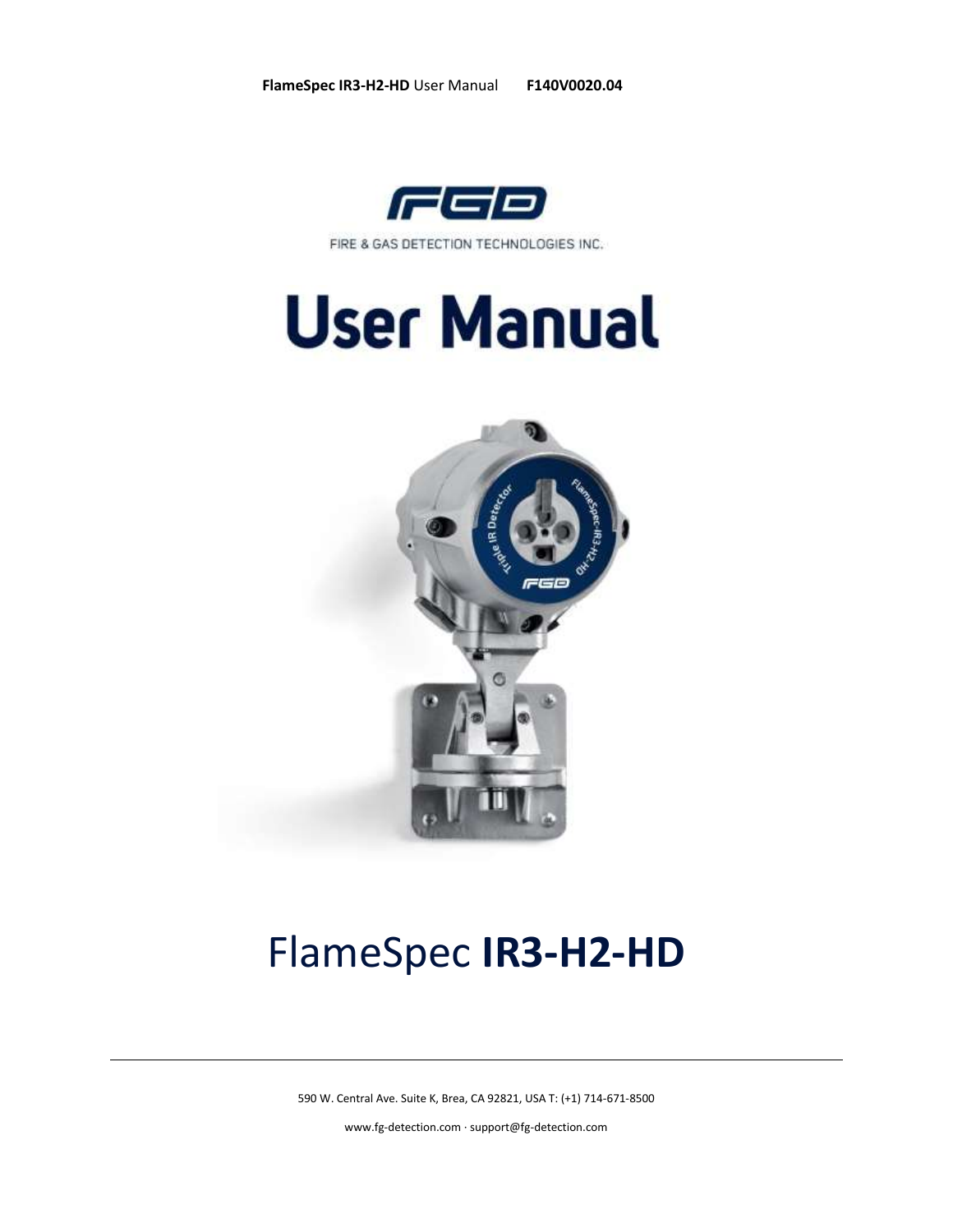#### FlameSpec-IR3-H2-HD Triple IR Flame Detector User Guide, December 2018

Copyright © Fire & Gas Detection Technologies Inc. All rights reserved.

The owner or authorized user of a valid copy of this manual may reproduce this publication for the purpose of learning to use the specified equipment. No part of this publication may be reproduced or transmitted for commercial purposes, such as selling copies of this publication or for providing paid for support services.

The Fire & Gas Detection Technologies logo is a trademark of Fire & Gas Detection Technologies Inc., registered in the U.S. and other countries.

Every effort has been made to ensure that the information in this manual is accurate. However, Fire & Gas Detection Technologies Inc. is not responsible for any inaccuracy or omission in this document. The information in this document is subject to change without notice.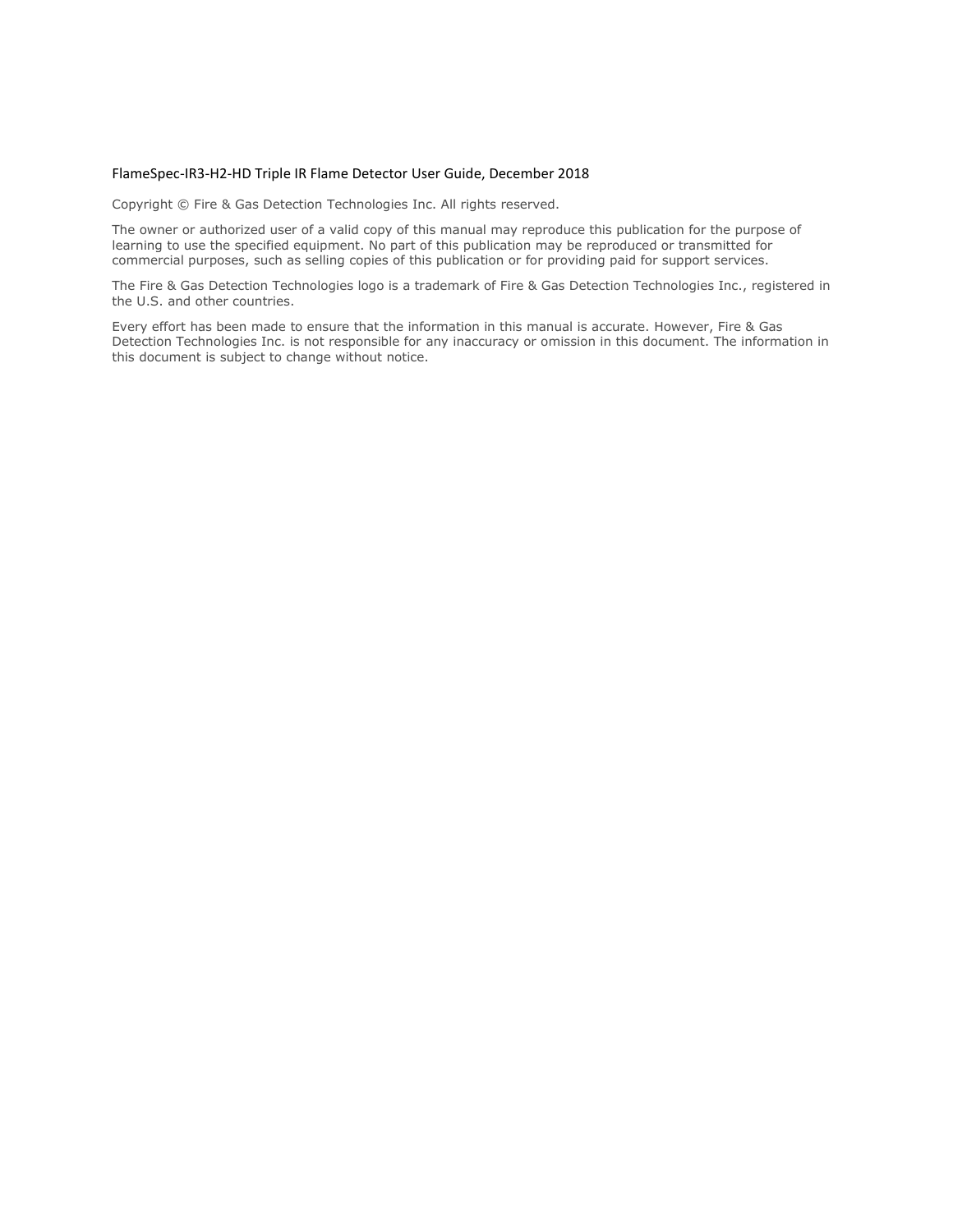

# **Table of Contents**

| 1.             |     |  |
|----------------|-----|--|
|                | 1.1 |  |
|                | 1.2 |  |
|                | 1.3 |  |
| $\overline{2}$ |     |  |
|                | 2.1 |  |
|                | 2.2 |  |
|                | 2.3 |  |
|                | 2.4 |  |
|                | 2.5 |  |
|                | 2.6 |  |
| $\mathbf{3}$   |     |  |
|                | 3.1 |  |
|                | 3.2 |  |
|                | 3.3 |  |
|                | 3.4 |  |
|                | 3.5 |  |
|                | 3.6 |  |
|                | 3.7 |  |
|                | 3.8 |  |
| 4              |     |  |
|                | 4.1 |  |
|                | 4.2 |  |
|                | 4.3 |  |
| 5              |     |  |
|                | 5.1 |  |
|                | 5.2 |  |
|                |     |  |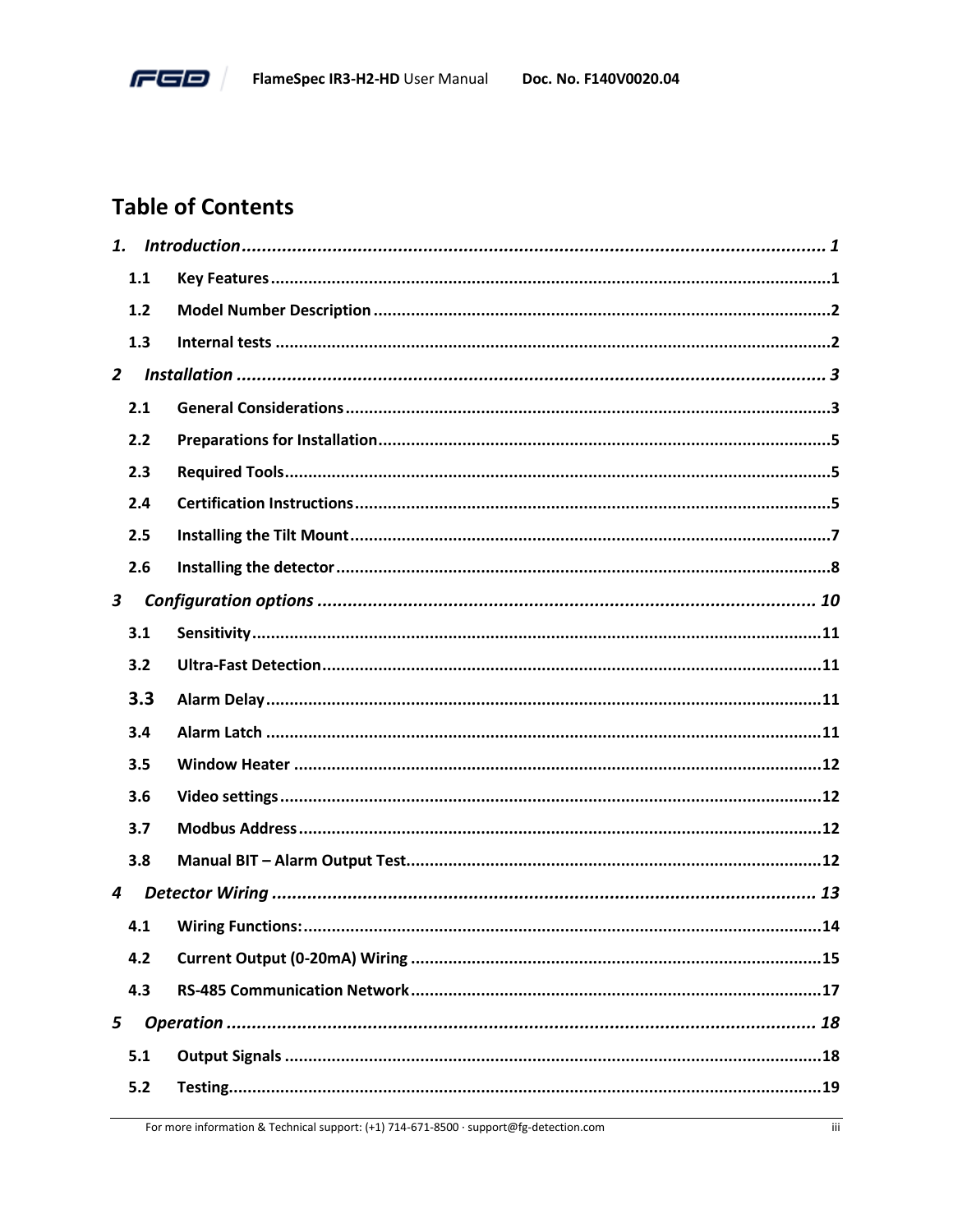

|   | 5.3        |  |
|---|------------|--|
|   | 5.4        |  |
| 6 |            |  |
|   | 6.1        |  |
|   | 6.2        |  |
|   | 6.3        |  |
|   | 6.4        |  |
|   | 6.5        |  |
|   | 6.6        |  |
|   | 6.7        |  |
|   | 6.8        |  |
|   | 6.9        |  |
|   |            |  |
|   | Appendix A |  |
|   | A.1        |  |
|   | A.2        |  |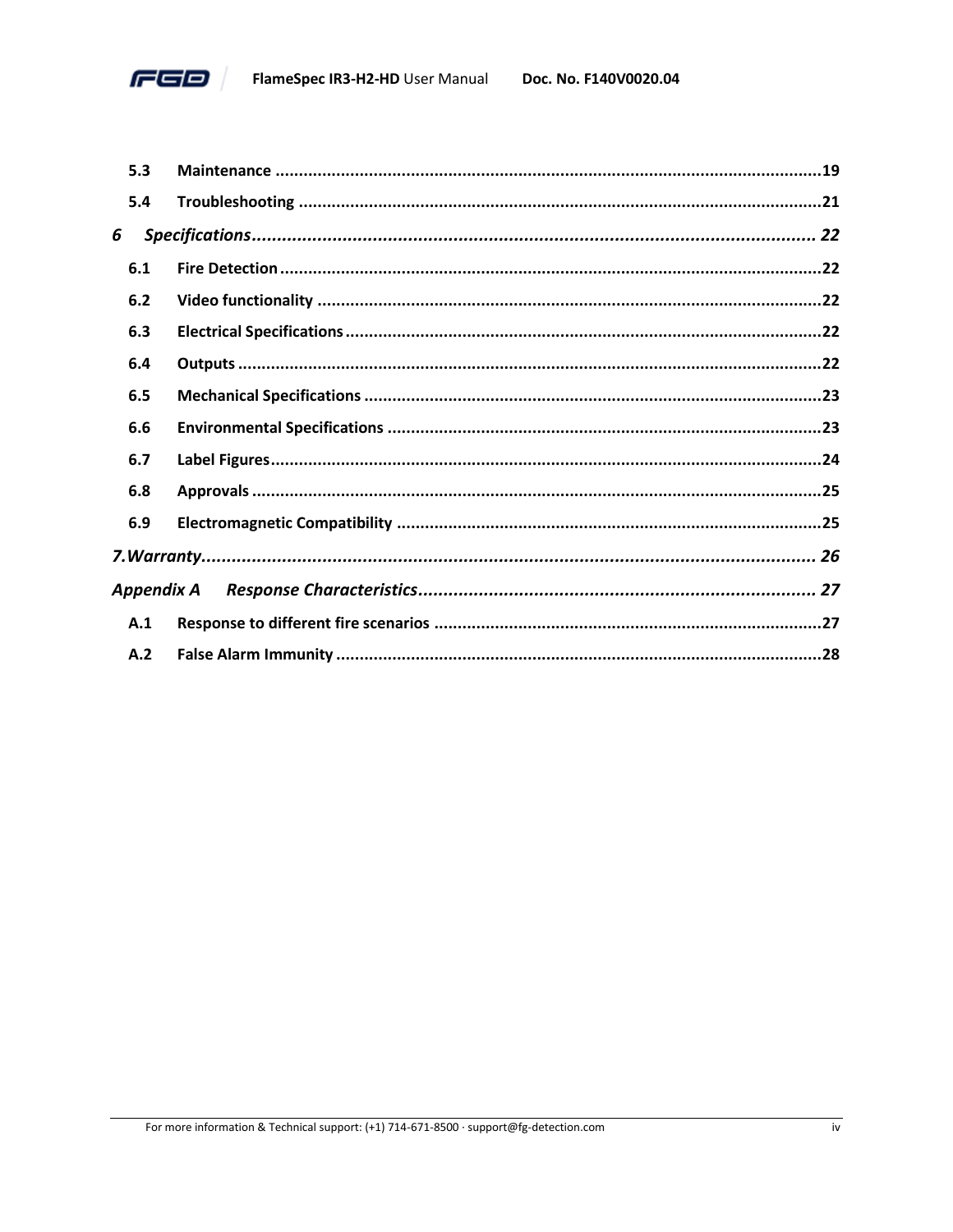

# **List of Figures**

# **List of Tables**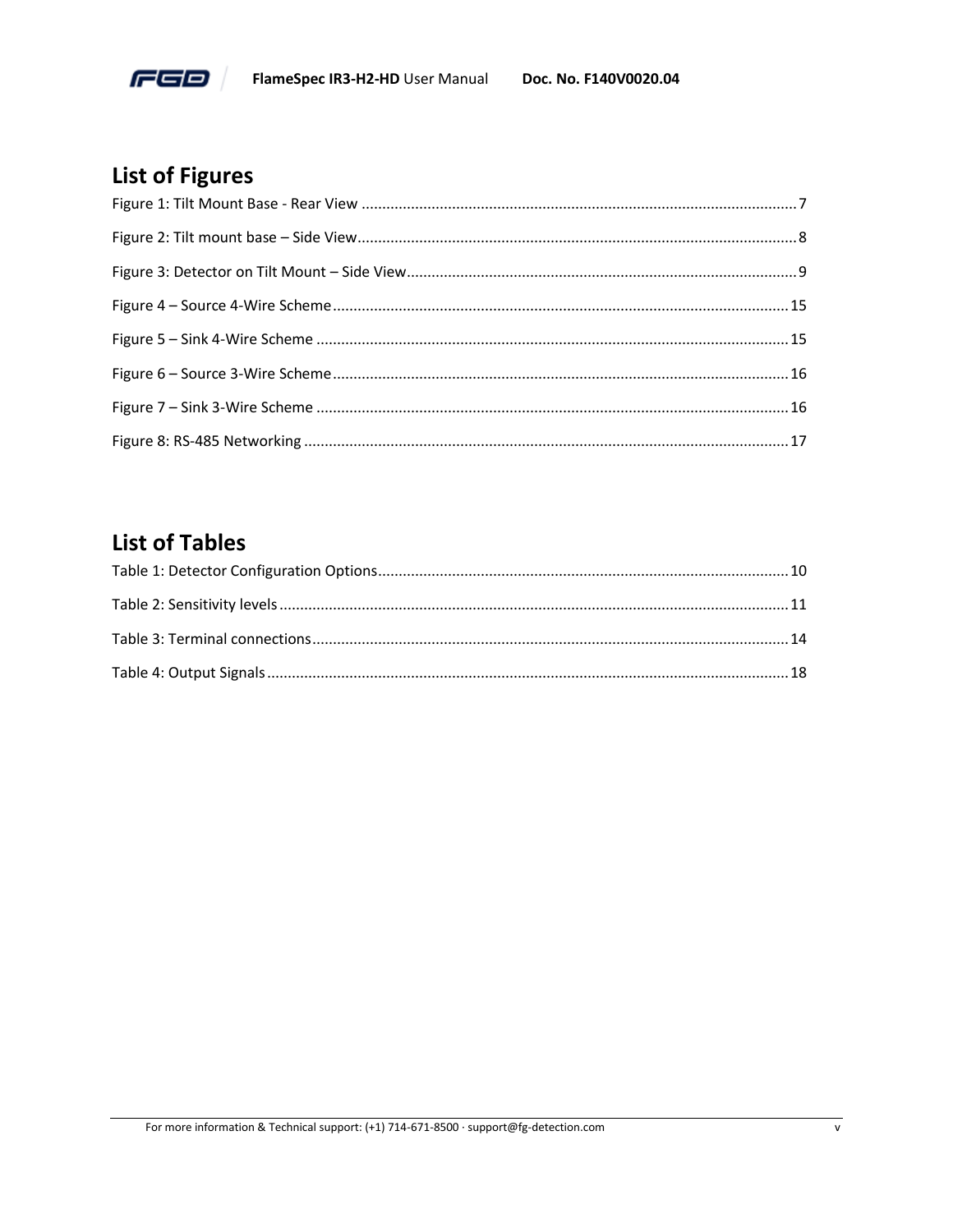

# <span id="page-5-0"></span>**1. Introduction**

#### **The FlameSpec-IR3-H2-HD flame detector provides ultra-fast response, high performance and reliable detection of hydrogen (H2) fires.**

The detector addresses slow growing fires as well as fast eruptions of fire using improved IR3 technology. The detector operates in all weather and light conditions. In addition, the detector provides high-definition (HD) video output of the monitored area with clear imaging of a fire event and of personnel at distances up to 100 ft. (30m).

This allows the rescue team to be aware of the exact situation before entering the hazardous area. The detector automatically records video of fire event (1 minute pre- and up to 3 minutes post-alarm initiation). These features, along with the built-in event logger, provide additional means to study the cause and development of fire events.

#### <span id="page-5-1"></span>**1.1 Key Features**

- **High immunity to false alarm**
- **Ultra-fast detection** mode detection within 40 milliseconds for Hydrogen fireballs or explosions
- **Hydrogen flame detection**
- **High sensitivity** up to 100 ft. (30m)
- **HD video output** with Automatic HD video recording of fire events
- **Data/Event logger** alarms, faults and other relevant events are logged to non-volatile memory
- **Ethernet communication** in addition to the standard methods, such as 4-20mA and Modbus
- **Built-in-Test (BIT)** Automatic and manual internal self-test of window cleanliness and the overall operation of the detector
- **Window heater** to avoid condensation and icing
- **Tilt mounting bracket** can be connected either above or below the detector.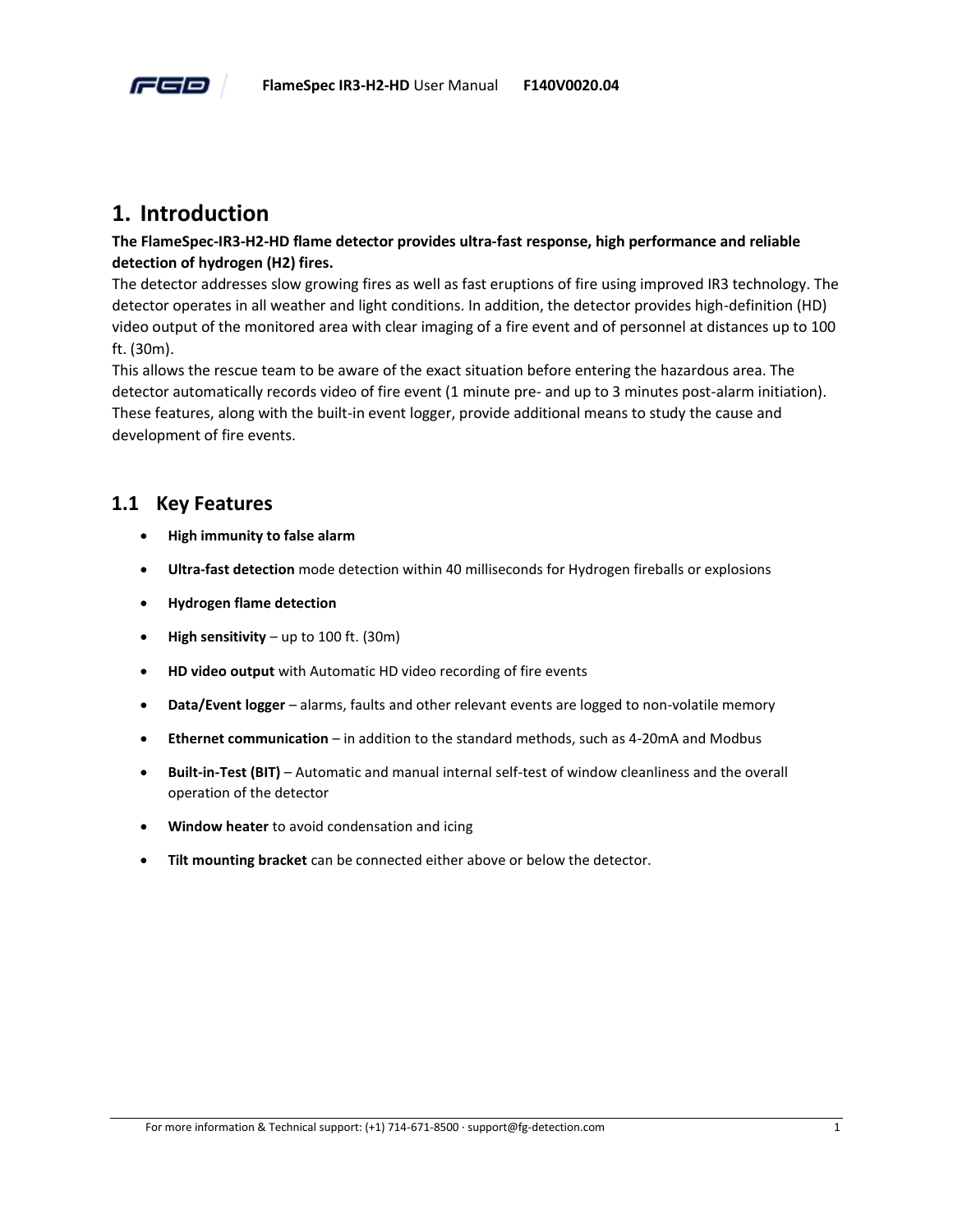

#### <span id="page-6-0"></span>**1.2 Model Number Description**

Model No are defined as follows:

FLS-IR3-H2-HD - X S X 1



#### <span id="page-6-1"></span>**1.3 Internal tests**

During normal operation, the flame detector performs self-tests of its optics, electronics and software. These include a periodic BIT (Built-In-Test) in which the sensors and window cleanliness are tested. Any detected fault is indicated as shown in [Table 4](#page-22-2) (in section [5.1\)](#page-22-1). During "Dirty Window" fault the detection sensitivity is significantly reduced, while "Fault" refers to critical faults which totally prevent flame detection.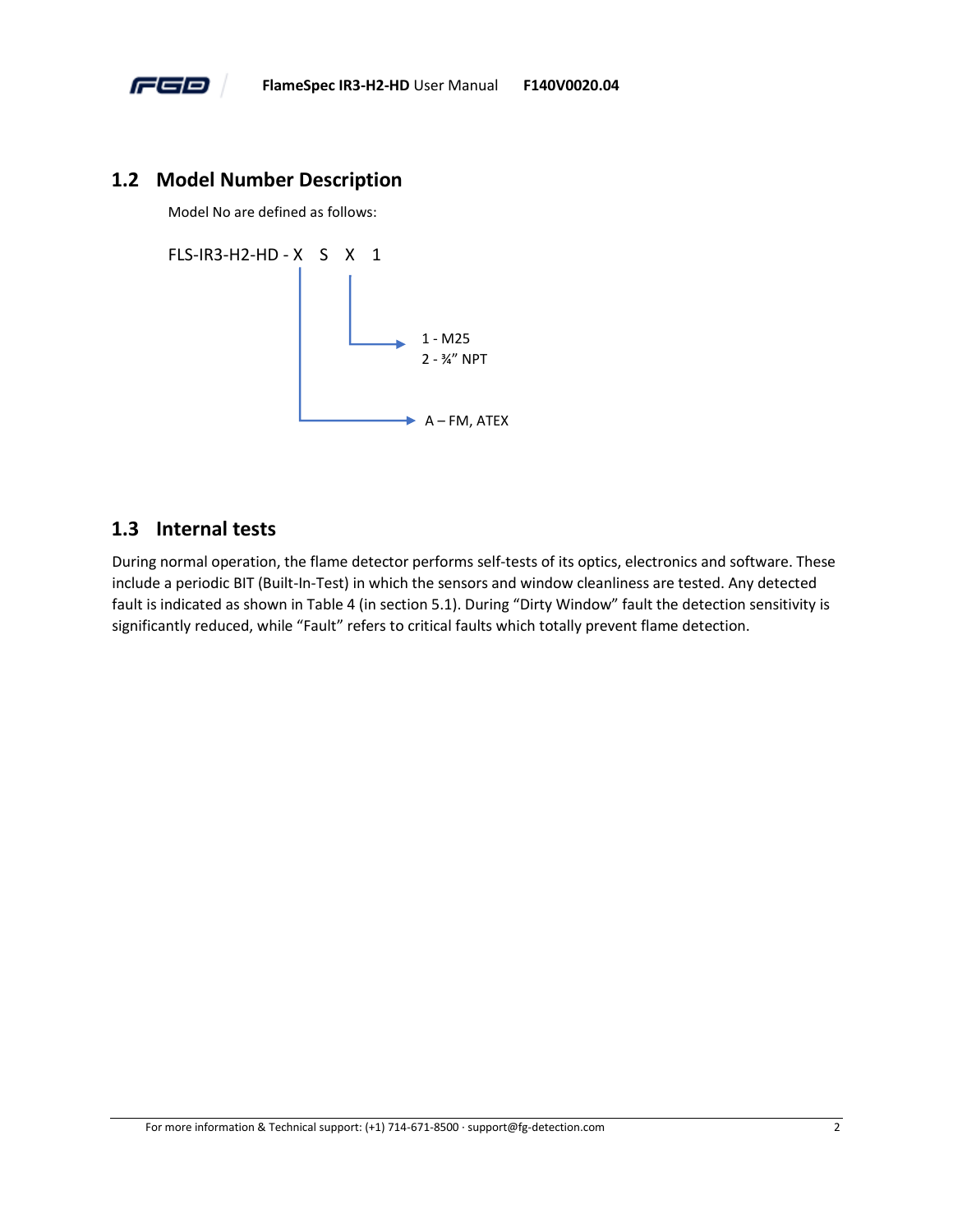

# <span id="page-7-0"></span>**2 Installation**

The detector is intended for use as part of a complex system where many detectors and other devices are integrated with different vendors' systems and interface communication to a variety of different types and configuration control units and panels including control of instrumentations computers. This chapter does not attempt to cover all of the standard practices and codes of installation. Rather, it emphasizes specific points of consideration and provides some general rules for qualified personnel. You must always observe special safety precautions.

# <span id="page-7-1"></span>**2.1 General Considerations**

# **This section includes important information.**

To help obtain optimal performance, the detector should be aimed toward the center of the hazard or area to be monitored and protected ("detection zone") and have, to the extent that is required, an unobstructed view of the protected area. Whenever possible, the detector face should be tilted (aimed) down at an angle to prevent the accumulation of dust and dirt.

Do not start an installation until the detector task definition, system configuration, installation location and coverage considerations have been considered and clearly defined by the relevant designers.

To ensure optimal performance and an efficient installation that fits your needs and complies with the requirements, the following guidelines should be addressed:

#### **Sensitivity**

To determine the sensitivity level, the following issues should be considered:

- The size of the fire to be detected at the determined distance.
- The type of flammable fuel.

#### **Spacing and Location**

Consider the following factors when determining the number of detectors and their locations in the protected area:

- The size and shape of the protected area
- **•** The nature of the hazards, including materials stored or used and the protected objects
- The sensitivity of the detectors
- If there are any obstructed lines of sight
- The field of view of the detectors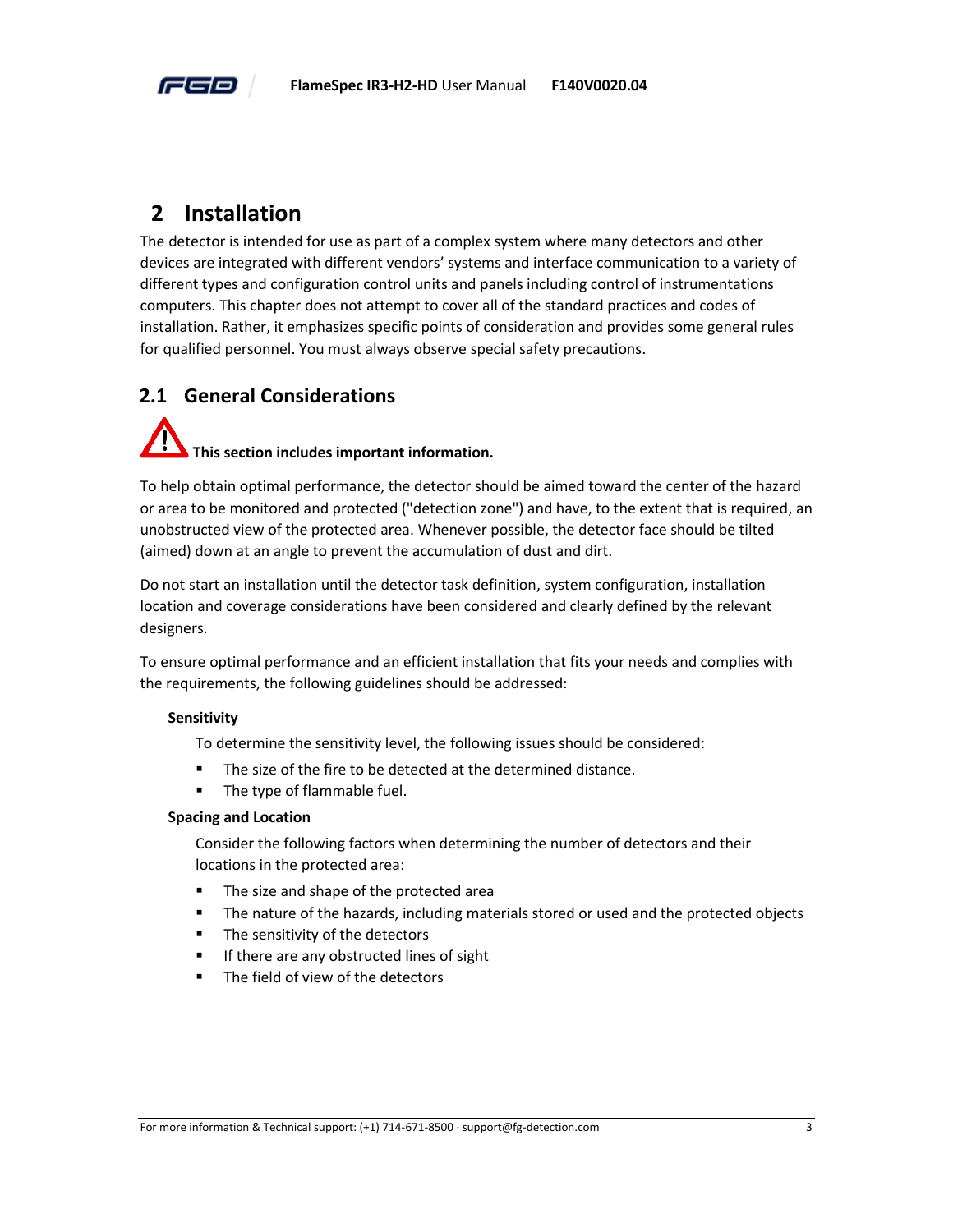

#### **Environment**

**Environmental conditions including but not limited to dust, snow or rain can reduce the** detectors' sensitivity and require additional maintenance.

#### **Welding**

- Arc welding should not be performed within 2 ft. (0.5m) of the detector. It is recommended that the system be inhibited during welding operations in situations where the possibility of a false alarm cannot be tolerated.
- Gas welding requires a system inhibit, since the gas torch is an actual fire.
- **■** Arc welding rods can contain organic binder materials in the flux that burn during the welding operation and are detectable by the device.
- Welding rods with clay binders do not burn and should not be detected. However, a system inhibit is always recommended, since the material being welded may be contaminated with organic substances (paint, oil, etc.) that will burn and may be of the size that should be detected.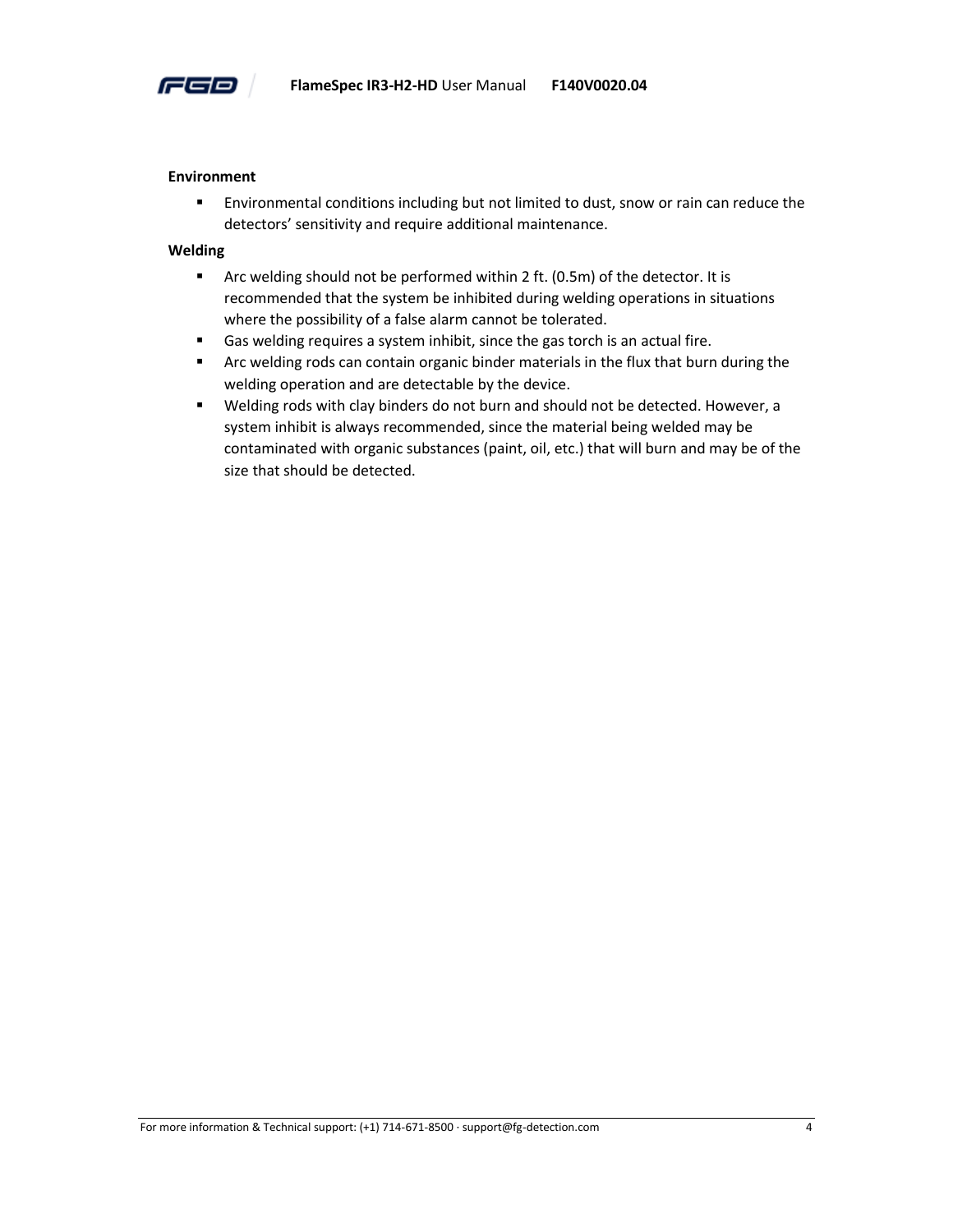

# <span id="page-9-0"></span>**2.2 Preparations for Installation**

The installation must comply with local regulations and standards applicable to flame detectors (e.g., NFPA 72) and all local and common engineering practices. It is recommended to consult with a safety engineer.

The detectors can be installed with the use of general-purpose common tools and equipment.

Prior to installation:

- Verify the appropriate purchase order.
- Record the part and serial numbers of the detectors and the installation date and log.
- Visually inspect the detector prior to installation to make sure it is intact.
- Make sure that you have all the components and tools required to complete the detector installation readily available before beginning installation. In cases where you cannot complete the installation in a single session, secure and seal the detectors and conduits before leaving the site.
- Use color-coded conductors or suitable wire markings or labels for the wiring. You may use 12 to 20 AWG (2.5  $mm^2$  to 0.35  $mm^2$ ) wires for the site wiring. The selection of wire gauge should be based on the number of detectors used on the same line and the distance from the control unit, in compliance with specifications.
- Use wire rated for a temperature of at least 111°C, which is 5°C above the rated service temperature.

# <span id="page-9-1"></span>**2.3 Required Tools**

The detector can be installed using general purpose common tools as defined in the following table:

| Tool                   | <b>Function</b>            |
|------------------------|----------------------------|
| Hex. KEY 6 mm          | Vertical alignment         |
| Hex. KEY 10 mm         | Horizontal alignment       |
| Wrench 13 mm           | Mounting the detector      |
| Flat Screwdriver 6 mm  | Ground screw connection    |
| Flat screwdriver 3.5mm | <b>Terminal connection</b> |

# <span id="page-9-2"></span>**2.4 Certification Instructions**

**Warning**: Do not open the detector, even when isolated, when flammable atmosphere present.

- The equipment may be used in hazardous areas with flammable gasses and vapors with apparatus groups IIC, IIB and IIA and with temperature classes T1, T2, T3, T4 and T5. See details of the explosion proof approvals in section [6.7.](#page-28-0)
- The equipment is certified for use in ambient temperatures in the range of -67°F to +167°F (-55°C to +75°C) or -67°F to +185°F (-55°C to +85°C) and should not be used in temperatures outside this range.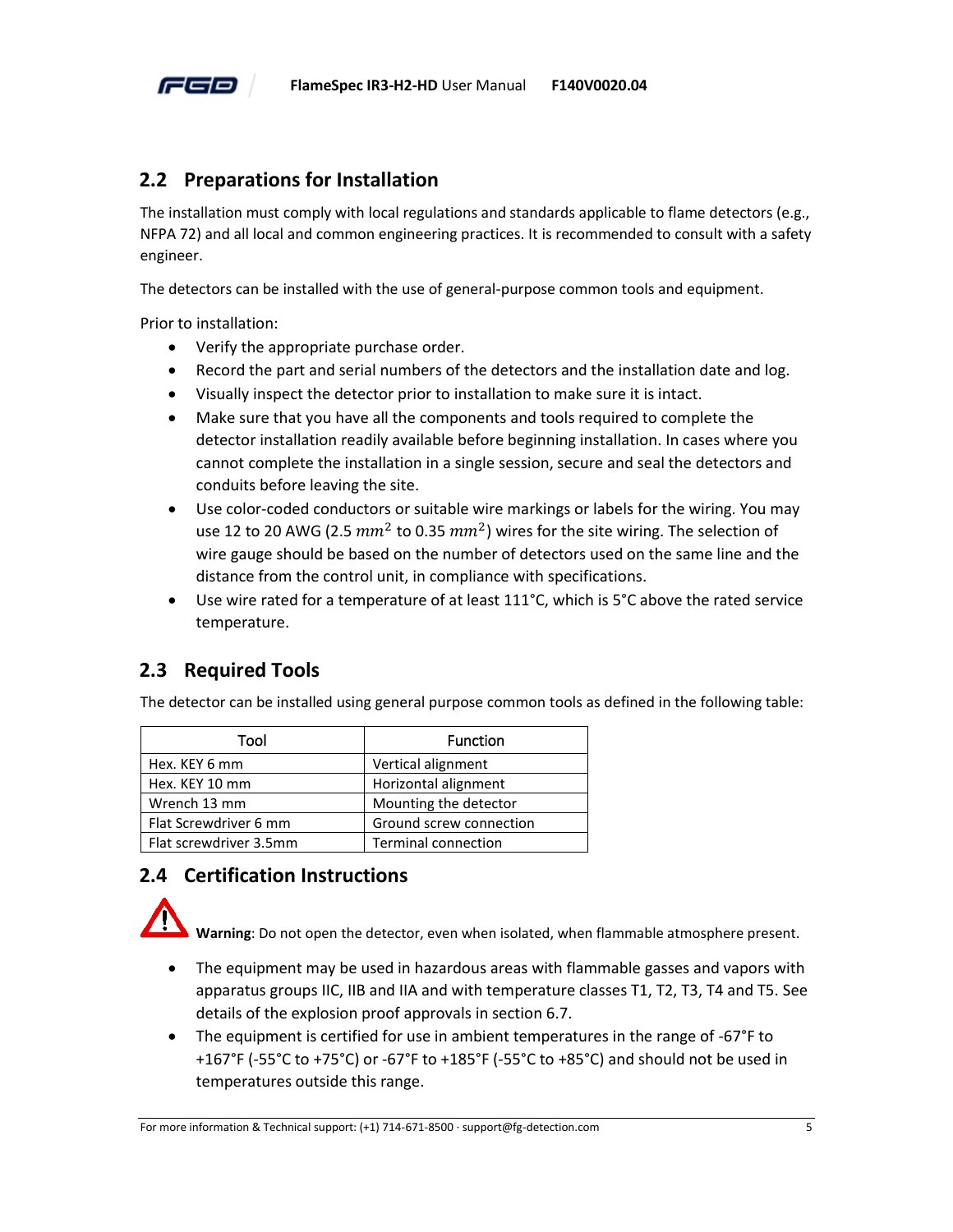

- Installation shall be carried out in accordance with the applicable code of practice by suitably trained personnel.
- Inspection and maintenance of this equipment shall be carried out by suitably trained personnel in accordance with the applicable code of practice.
- If the equipment is likely to come into contact with corrosive and other harsh substances, consult with the relevant technical persons to take suitable precautions to prevent the detector from being adversely affected, thus ensuring that the type of protection is not compromised.
- Harsh substances: For example, acidic liquids, gases, or solvents that may attack the lens, metals, seals or polymeric materials.
- Suitable Precautions: For example, regular checks as part of routine inspections or establishing from the material's data sheet that it is resistant to specific chemicals.
- 2.4.1 Specific conditions for use
	- The equipment is not intended to be repaired by the user. Repair of this equipment shall be carried out by the manufacturer in accordance with the applicable code of practice.
	- The flameproof joints are not intended for repair. Contact the manufacturer if the flameproof joints are damaged.
	- Consult the manufacturer for genuine replacement cover and housing to connection box fasteners. M6x1x18 Hexagonal Socket head fasteners with a minimum of ISO 4762 Grade A4 Class 80 are acceptable alternatives.
	- One stopping plug is supplied with the detector and is suitably certified.
	- The external earthing connection consists of cable lug with M5x10 stainless steel screw, the terminals is suitable for connection of a wire of at least 4  $mm^2$ .
	- The internal terminals are suitable for connection of a wire equal to or greater than the power input wiring and at a minimum of 1  $mm^2$  conductor.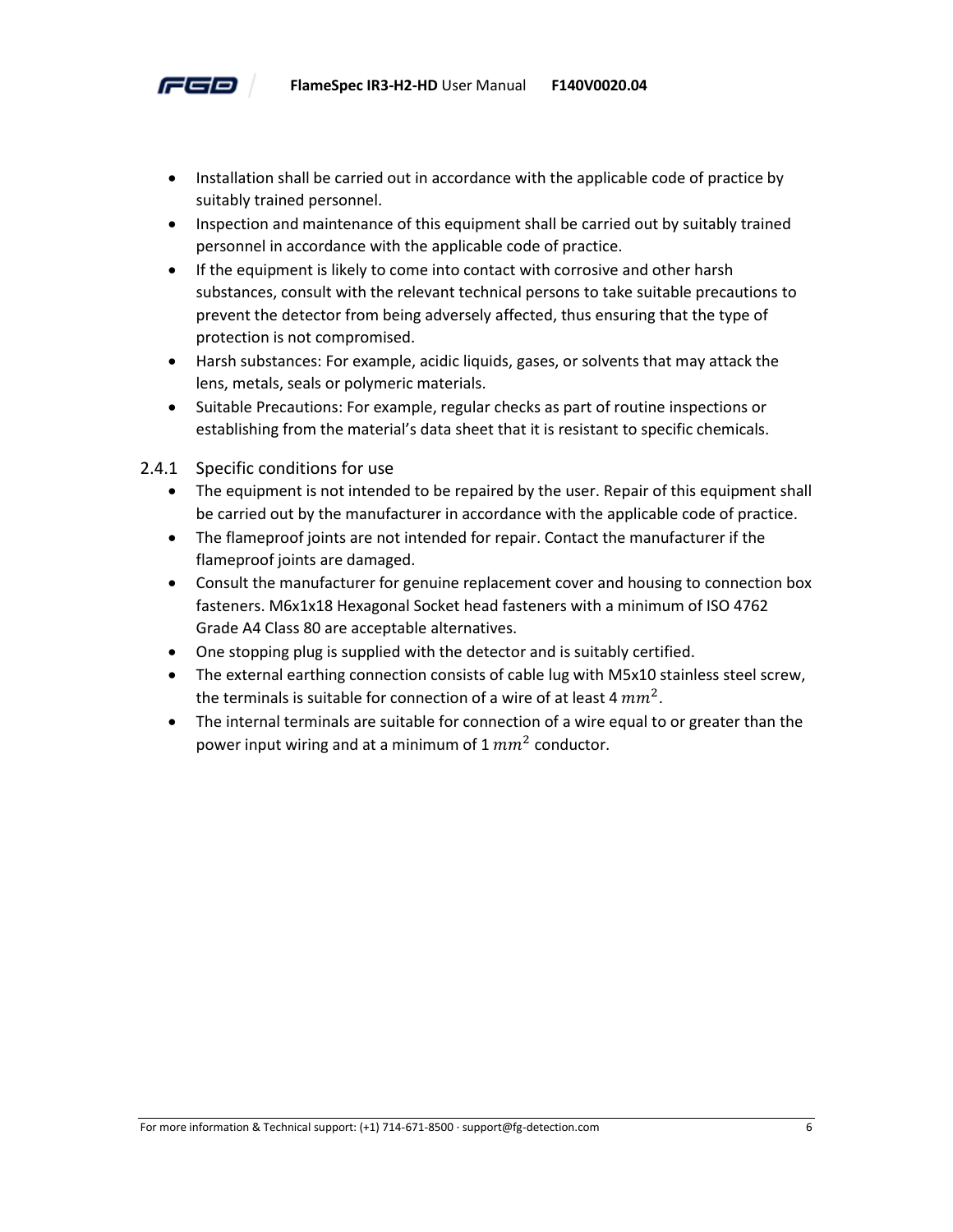

#### **2.5 Installing the Tilt Mount**

<span id="page-11-0"></span>The tilt mount enables the detector to be rotated up to 45 degrees (horizontal/vertical) in all directions. The following installation instructions show how to use it to support the detector from below (the preferred method). However, with a designated adapter the tilt mount can hold the detector from above. Other designated adapters may be used to connect the detector to some other vendors' tilt mounts (useful when replacing an existing detector).

To install the tilt mount:

**a)** Place the tilt mount (Fig. 1) in its designated location and secure it with four screws through four 0.28" (7mm) diameter holes. There are four captive screws with spring washers in the tilt mount. The following drawing shows the location of the four holes for the screws and washers.



<span id="page-11-1"></span>**Figure 1: Tilt Mount Base - Rear View**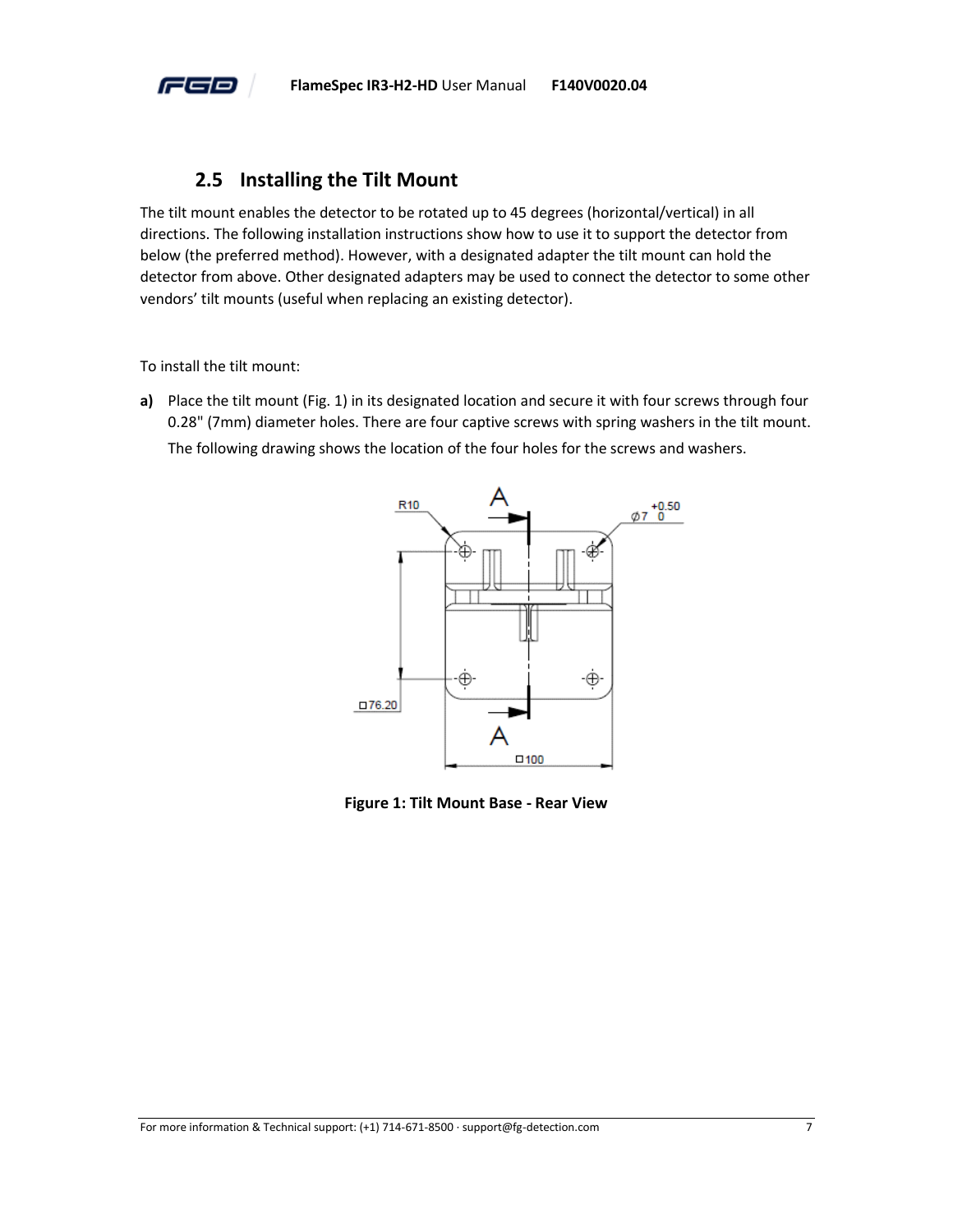

The following drawing is a side view of the tilt mount:



**Figure 2: Tilt mount base – Side View**

#### <span id="page-12-1"></span><span id="page-12-0"></span>**2.6 Installing the detector**

Use the following steps to connect the detector to the tilt mount, referring t[o Figure 3:](#page-13-0)

- **a)** Unpack the detector
- **b)** Place the detector, with its connector or cable pointing down, on the holding plate of the tilt mount (item 2).
- **c)** Secure the detector by using the two provided screws and spring lock washers (Items 3 and 4).
- **d)** Release the locking screws (Items 5 and 6) in such a way that enables you to rotate the detector.
- **e)** Point the detector towards the detection area and make certain that the view of the area is unobstructed.
- **f)** Secure the detector in that position by tightening the locking screws (Items 5 and 6) on the tilt mount. (Make sure the detector is in the correct position).

The detector is now correctly located, aligned and ready to be connected to the system. Please refer to sectio[n 0](#page-16-4) for wiring instructions, and sectio[n 0](#page-13-1) for a description of the detector's configuration settings.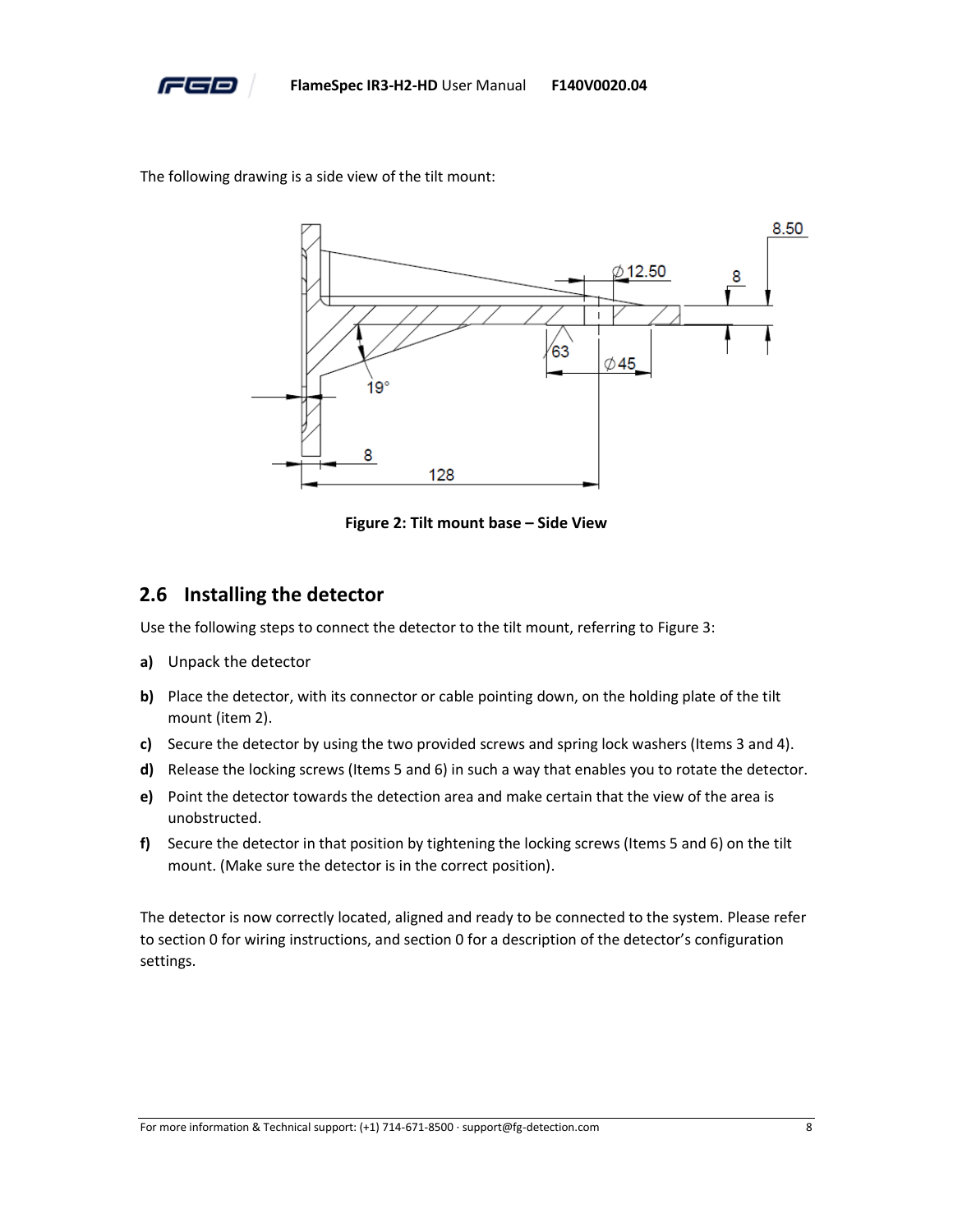



#### **Figure 3: Detector on Tilt Mount - Side View**

<span id="page-13-1"></span><span id="page-13-0"></span>

| <b>ITFM</b> | <b>ITFM NAMF</b>                        |  |  |  |
|-------------|-----------------------------------------|--|--|--|
| NO.         |                                         |  |  |  |
|             | TILT MOUNT ASSEMBLY                     |  |  |  |
| 7           | <b>HOLDING PLATE</b>                    |  |  |  |
| 3,4         | MOUNTING HEX SCREWS M8 AND LOCK WASHERS |  |  |  |
| 5           | <b>HEX SOCKET LOCKING SCREW M8</b>      |  |  |  |
| 6           | HEX SOCKET LOCKING SCREW M12            |  |  |  |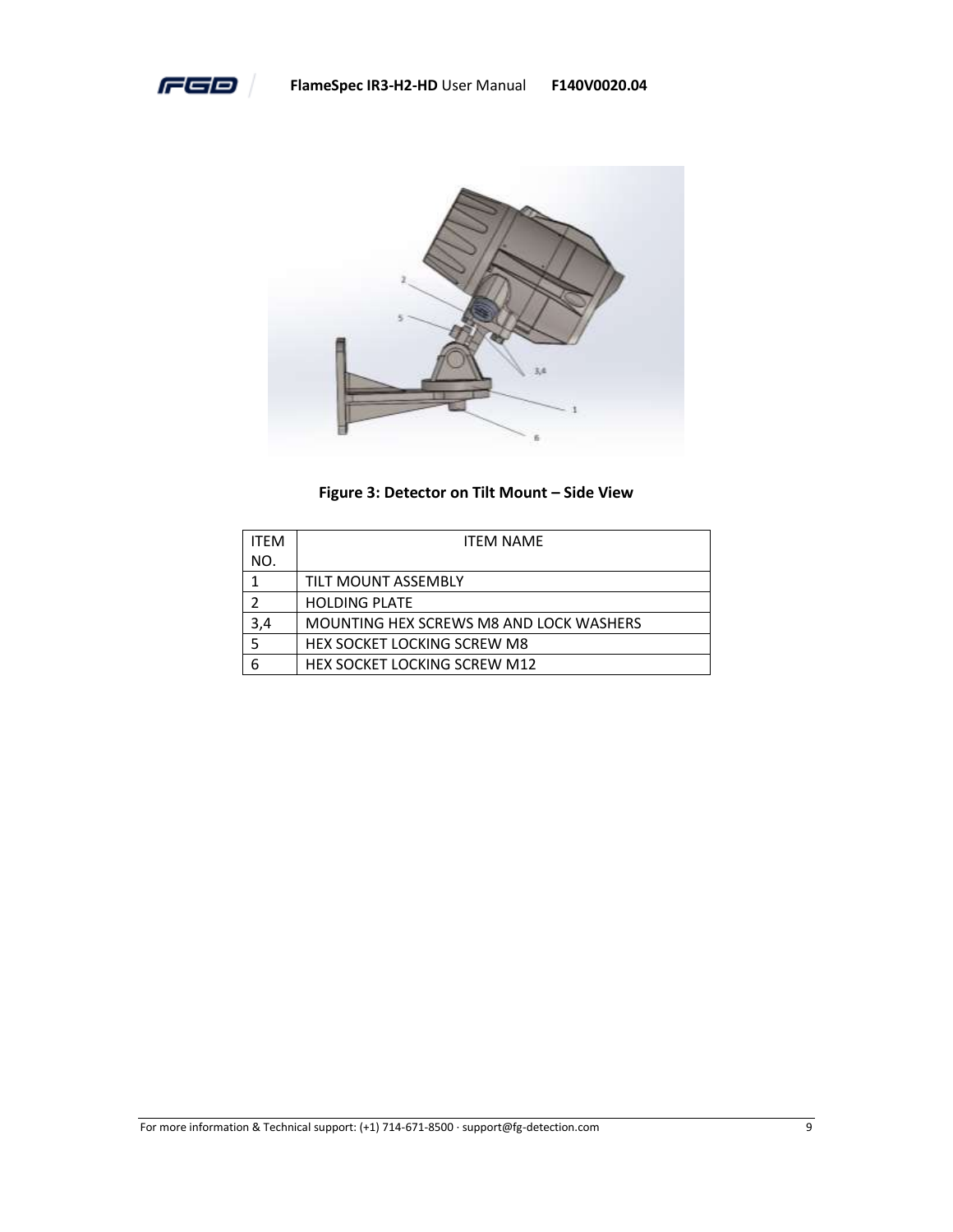

# <span id="page-14-0"></span>**3 Configuration options**

Some functions of the detector can be configured using an RS-485 modem connected to a computer with the "FDG communicator" software. These configuration options are listed in the following table along with their factory default values.

<span id="page-14-1"></span>

| <b>Function</b>                                         | Options                    | Default Setting      |
|---------------------------------------------------------|----------------------------|----------------------|
| Sensitivity                                             | Low, Medium, High, Extreme | Medium               |
| Ultra-fast detection                                    | Disabled, Enabled          | Disabled             |
| Alarm delay                                             | 0, 5, 10, 20 or 30 seconds | 0 seconds (no delay) |
| Alarm latch                                             | Disabled, Enabled          | Disabled             |
| Window heater                                           | Disabled, Enabled          | Enabled              |
| Video module                                            | Disabled, Enabled          | Enabled              |
| Post alarm video recording duration   1, 2 or 3 minutes |                            | 1 minute             |
| Video analog output                                     | Disabled, NTSC, PAL        | Disabled             |
| Modbus address                                          | $1 - 247$                  | 1                    |
| Manual BIT - Alarm Output Test                          | Disabled, Enabled          | <b>Disabled</b>      |

#### **TABLE 1: DETECTOR CONFIGURATION OPTIONS**

• Note: Medium sensitivity setting allows detection of a 32-in Plume of H2 fire at a distance of 66ft (20m).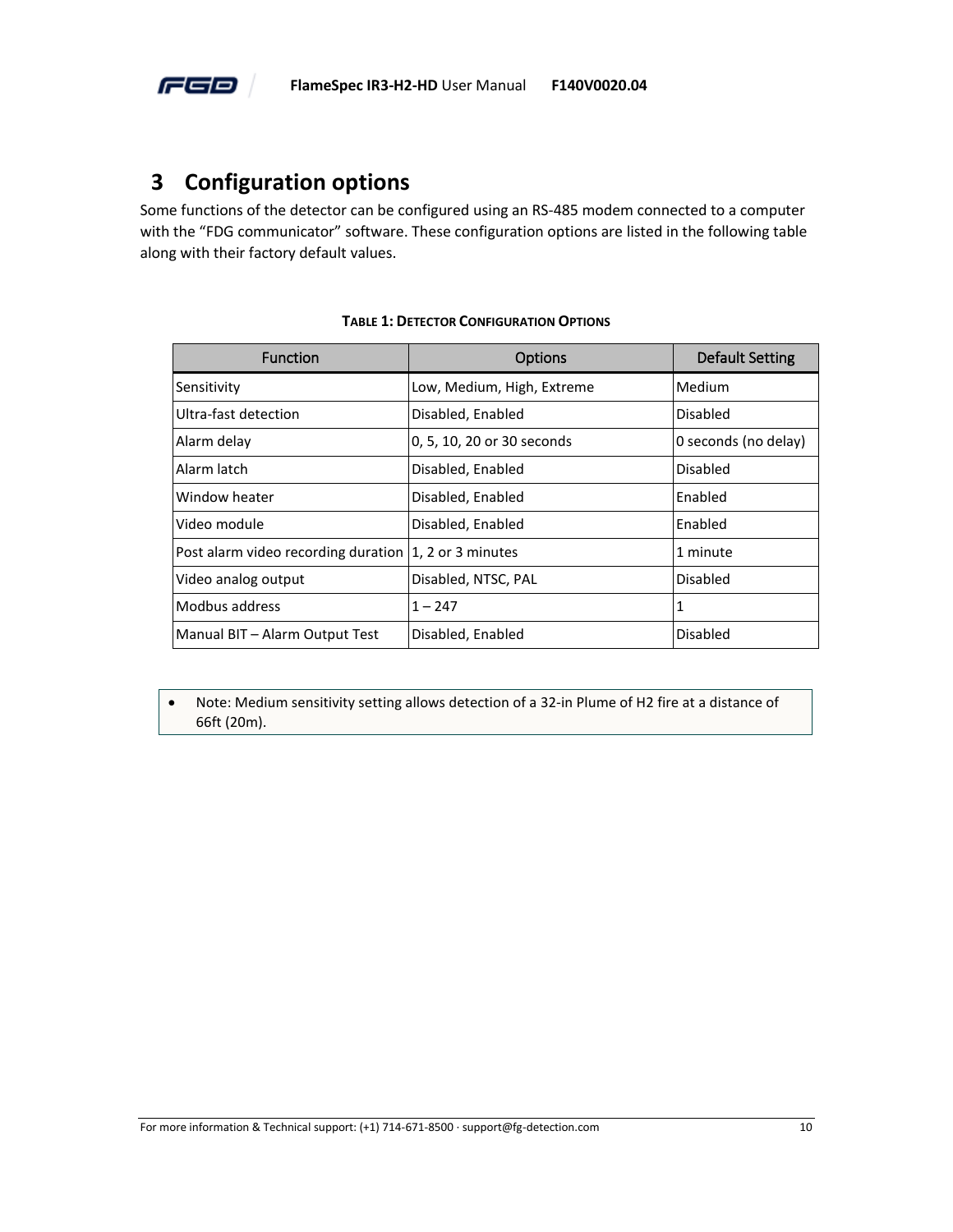

# <span id="page-15-0"></span>**3.1 Sensitivity**

<span id="page-15-4"></span>The detector can be configured to one of four sensitivity levels: low, medium, high and extreme. The following table lists for each sensitivity setting the maximum distance, in which a standard H2 fire<sup>1</sup> would be reliably detected.

| <b>Sensitivity level</b> | Detection distance in feet (meters) |
|--------------------------|-------------------------------------|
| Low                      | 33 (10)                             |
| Medium                   | 66 (20)                             |
| High                     | 98 (30)                             |
| Extreme                  | 98 (30)                             |

|  |  |  |  | <b>TABLE 2: SENSITIVITY LEVELS</b> |
|--|--|--|--|------------------------------------|
|--|--|--|--|------------------------------------|

Further details about the response characteristics of the detector at the different sensitivity settings can be found i[n Appendix A.](#page-31-0)

### <span id="page-15-1"></span>**3.2 Ultra-Fast Detection**

The ultra-fast detection feature allows detection of fireballs and explosions at 40 milliseconds. This feature can be disabled or enabled regardless of the alarm delay configuration.

# <span id="page-15-2"></span>**3.3 Alarm Delay**

When a flame is detected, the flame detector delays the execution of the alarm outputs by the configured time period. After this time delay, the detector re-evaluates the situation. If a flame is still detected the alarm outputs are activated.

# <span id="page-15-3"></span>**3.4 Alarm Latch**

If alarm latch is enabled, the detector outputs will remain in alarm mode even after a flame is no longer detected. To return the detector outputs to normal mode the detector must be powered down and restarted.

For more information & Technical support: (+1) 714-671-8500 · support@fg-detection.com 11

<sup>&</sup>lt;sup>1</sup> A standard fire is defined as a 32-in Plume of H2 fire, with maximum wind speed of 6.5 ft/s (2 m/s).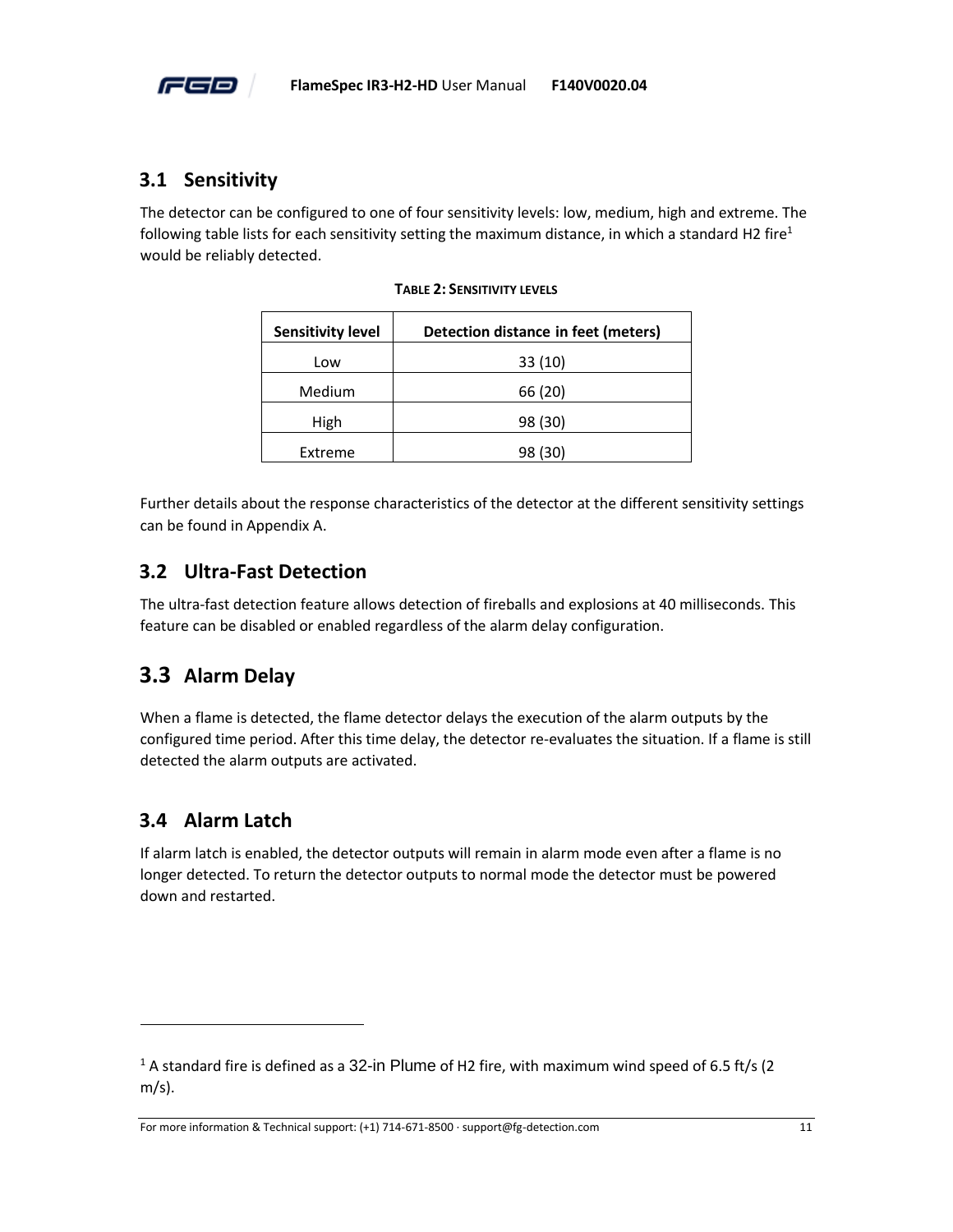

#### <span id="page-16-0"></span>**3.5 Window Heater**

The detector is equipped with a heater to prevent condensation and icing on the window. If enabled, the heater is operated automatically depending on temperature.

# <span id="page-16-1"></span>**3.6 Video settings**

The detector is equipped with a video camera and processing module. If enabled ("Video module" setting) the detector provides video outputs and records flame alarm events. The events are recorded from 1 minute before the flame was detected to 1, 2 or 3 minutes after (depending on the "post alarm video recording duration" setting).

Digital video output is provided via ethernet and ONVIF Profile S protocol. Composite (analog) video output is provided in NTSC or PAL format, depending on the "Video analog output" setting.

# <span id="page-16-2"></span>**3.7 Modbus Address**

The detector can communicate with the "FGD communicator" software using a Modbus RTU compatible protocol on RS-485. This protocol allows for a network of detectors to be connected, each with a unique Modbus address. The address of the detector can be set to any value in the range 1–247.

## <span id="page-16-3"></span>**3.8 Manual BIT – Alarm Output Test**

When enabled, the alarm outputs are activated when a **Manual** BIT is initiated. See section [5.2](#page-23-0) – "[Testing](#page-23-0)" for details.



<span id="page-16-4"></span>**Make sure to disable all fire extinguishing actions or alarms connected to the detector when the manual BIT is initiated and the "Manual BIT – Alarm Output Test" is enabled as the Manual BIT will set the 0-20mA terminal to 20mA and close the alarm relay.**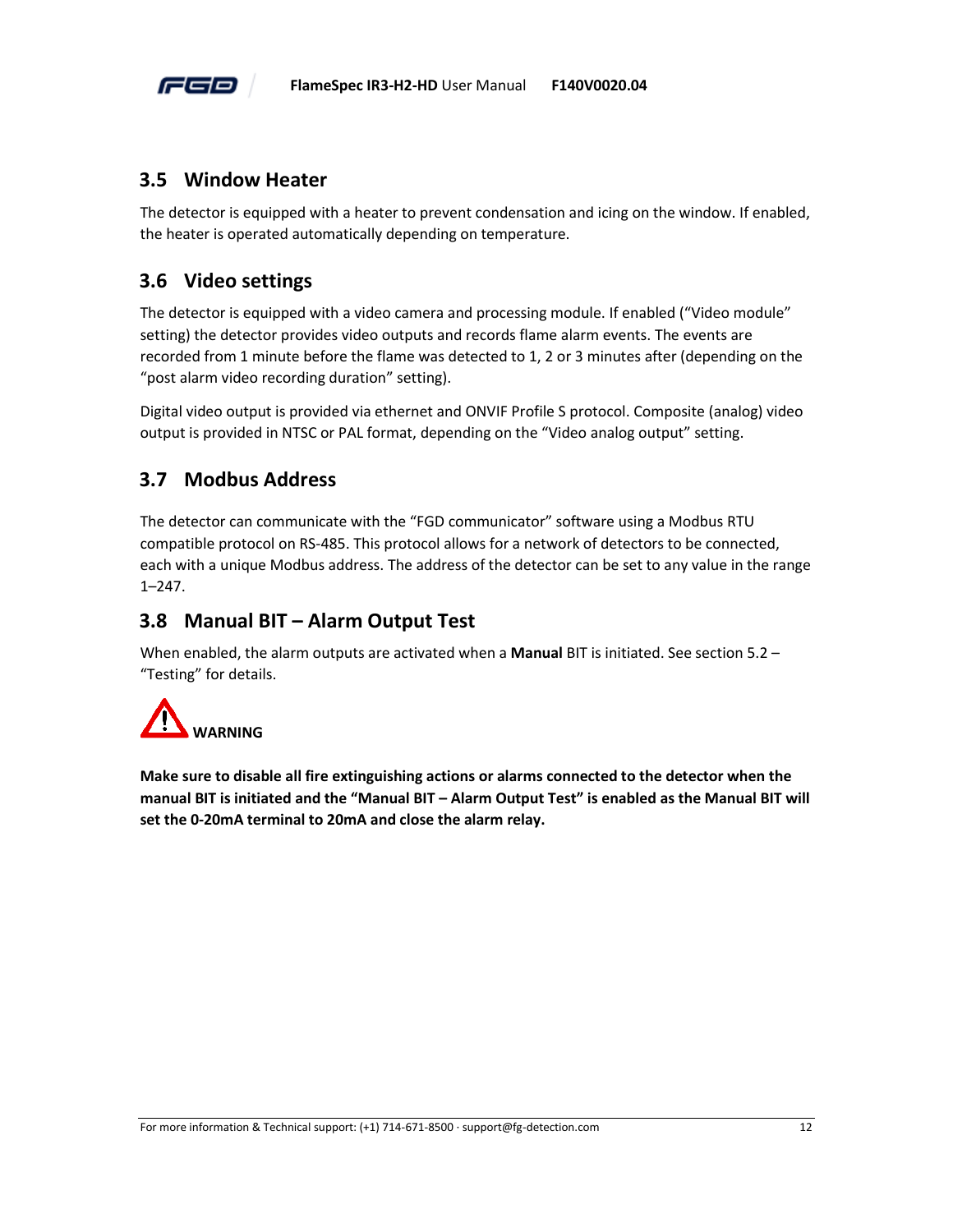

<span id="page-17-0"></span>

**The sensor module in the front half of the detector contains no serviceable components and should never be opened. The terminal compartment at the back is the only part of the housing that should be opened by the user.**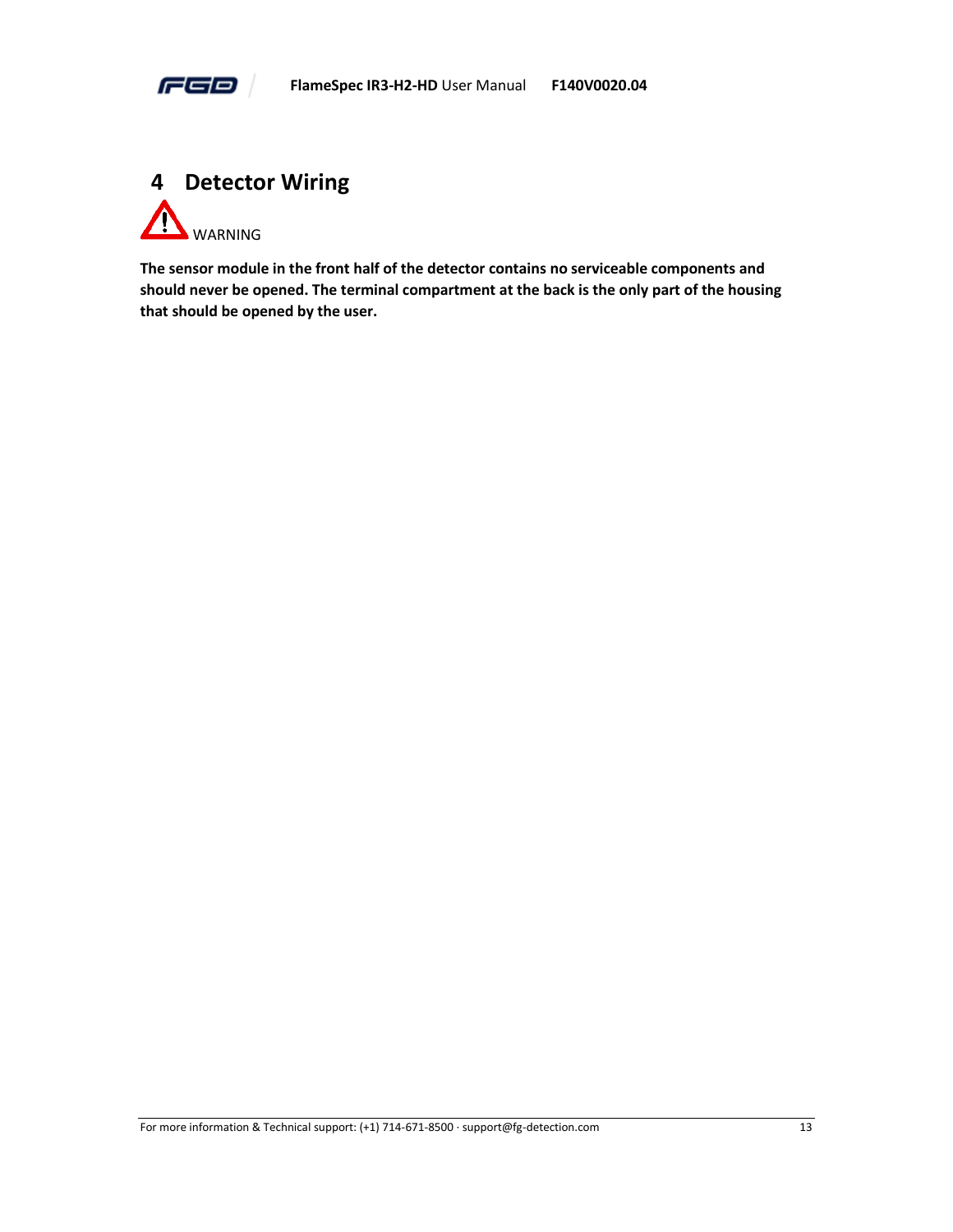

# <span id="page-18-0"></span>**4.1 Wiring Functions:**

The detector has 20 terminals as defined in the following table:

<span id="page-18-1"></span>

| Pin#         | Function                     | Description                                                                                                                                                                                                    |  |
|--------------|------------------------------|----------------------------------------------------------------------------------------------------------------------------------------------------------------------------------------------------------------|--|
| Ground       | Ground (earth)               | Connected to a screw on the housing exterior.                                                                                                                                                                  |  |
| 1            | 24 VDC (+)                   | Power supply (18-32 VDC)                                                                                                                                                                                       |  |
| $\mathbf{2}$ | 24 VDC (-)                   | Power supply return (0V)                                                                                                                                                                                       |  |
| 3            | $0-20mA+ (In)$               |                                                                                                                                                                                                                |  |
| 4            | 0-20mA- (out)                | This output is used for analog 0-20 mA current output                                                                                                                                                          |  |
| 5            | <b>Fault Relay</b>           | A normally open SPST contact relay, that is energized (closed) when the                                                                                                                                        |  |
| 6            | Fault Relay COM              | detector is in normal operation, and opens in case of fault.                                                                                                                                                   |  |
| 7            | Alarm Relay (NO)             | A normally open SPST contact relay, that is open in normal operation,                                                                                                                                          |  |
| 8            | Alarm Relay COM              | and closed when fire is detected. This relay can be configured to latch<br>as described in section (3.4).                                                                                                      |  |
| 9            | Analog Video +               |                                                                                                                                                                                                                |  |
| 10           | Analog Video -               | Composite (analog) video output                                                                                                                                                                                |  |
| 11           | 24 VDC (+)                   | Power supply (18-32 VDC)                                                                                                                                                                                       |  |
| 12           | 24 VDC (-)                   | Power supply return (0V)                                                                                                                                                                                       |  |
| 13           | <b>Manual BIT activation</b> | The manual BIT (built-in test) can be initiated by momentarily short<br>circuiting this terminal and one of the "24 VDC (-)" terminals (2 or 12)".<br>See 3.8 Manual BIT - Alarm Output Test for more details. |  |
| 14           | RS 485 (+)                   | RS-485 Modbus communication (used by the "FGD Communicator"                                                                                                                                                    |  |
| 15           | RS 485 (-)                   | software)                                                                                                                                                                                                      |  |
| 16           | Ethernet TX+                 |                                                                                                                                                                                                                |  |
| 17           | <b>Ethernet TX-</b>          | Ethernet communication, used for digital video (with ONVIF profile S                                                                                                                                           |  |
| 18           | Ethernet RX+                 | protocol)                                                                                                                                                                                                      |  |
| 19           | <b>Ethernet RX-</b>          |                                                                                                                                                                                                                |  |
| 20           | Shield                       | This terminal should be left connected to the housing internal ground<br>screw.                                                                                                                                |  |

#### **TABLE 3: TERMINAL CONNECTIONS**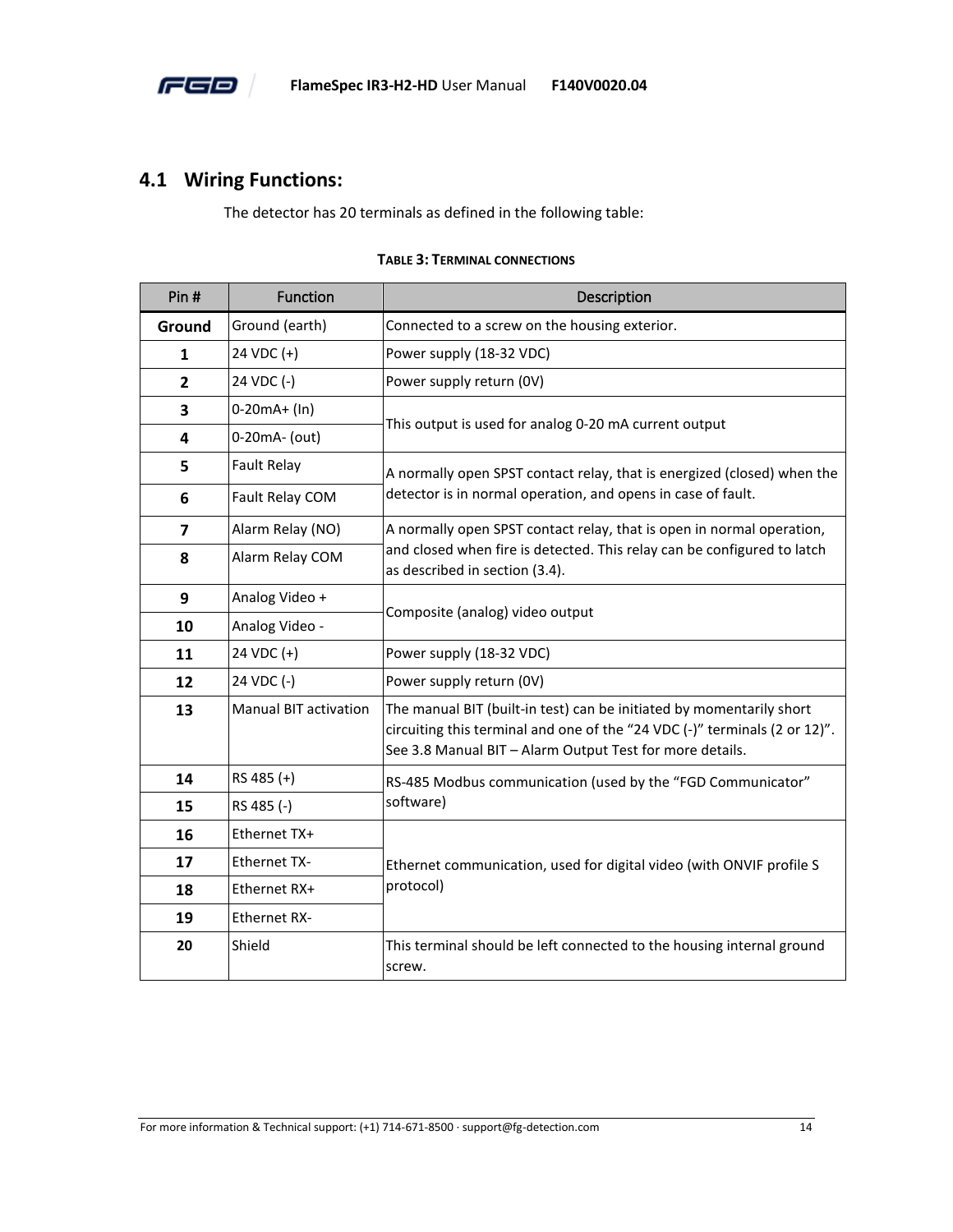

## <span id="page-19-0"></span>**4.2 Current Output (0-20mA) Wiring**

The detector's 0-20mA current output can act as both a source or a sink transmitter and can be 3 wire or 4-wire connected.

The following drawing shows how to wire the detector to act as a current source isolated transmitter (4-wire connection):



**FIGURE 4 – SOURCE 4-WIRE SCHEME**

<span id="page-19-1"></span>The following drawing shows how to wire the detector to act as a current sink isolated transmitter (4-wire connection):



<span id="page-19-2"></span>**FIGURE 5 – SINK 4-WIRE SCHEME**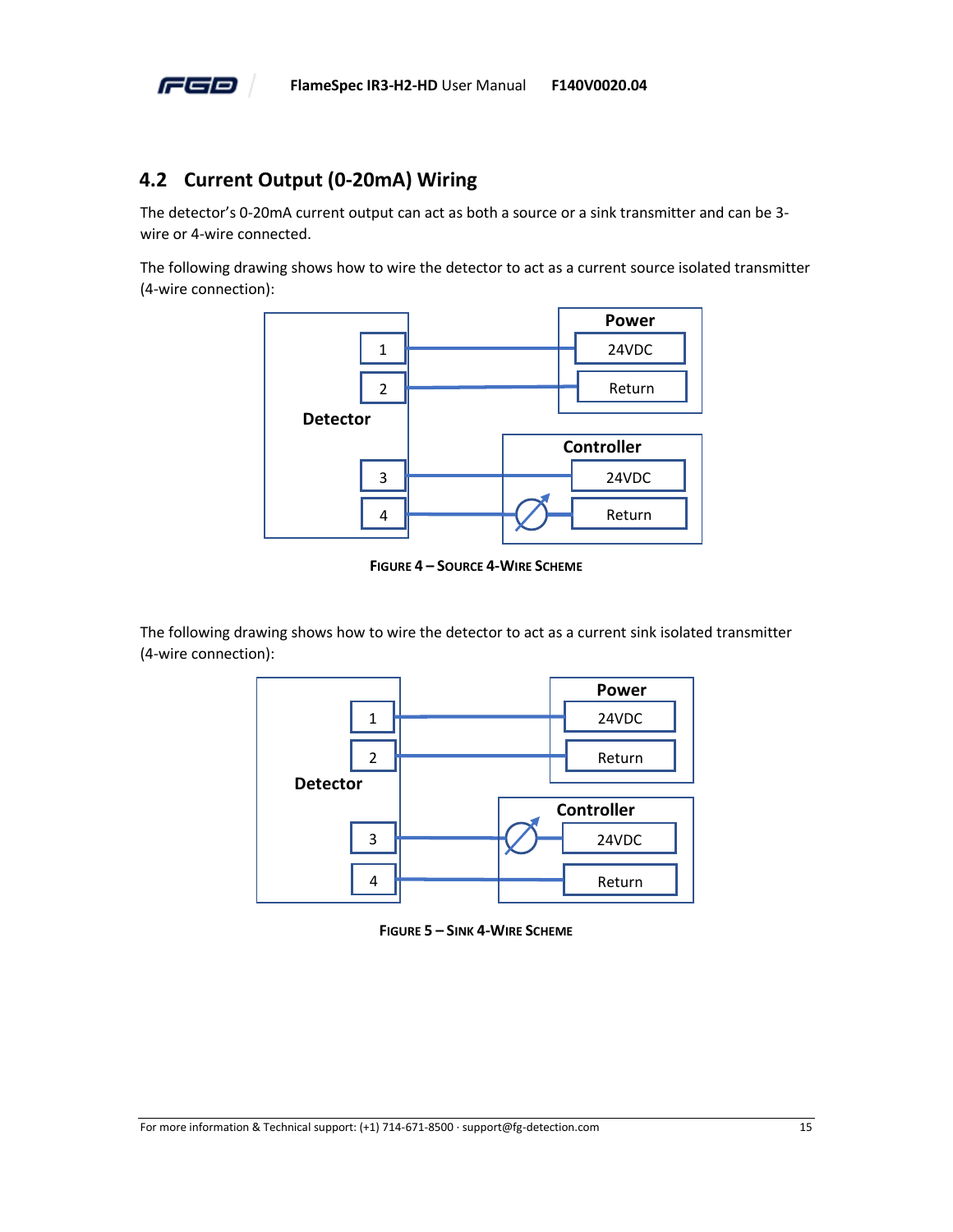

The following drawing shows how to wire the detector to act as a current source non-isolated transmitter (3-wire connection):



**FIGURE 6 – SOURCE 3-WIRE SCHEME**

<span id="page-20-0"></span>The following drawing shows how to wire the detector to act as a current sink non-isolated transmitter (3-wire connection):



<span id="page-20-1"></span>**FIGURE 7 – SINK 3-WIRE SCHEME**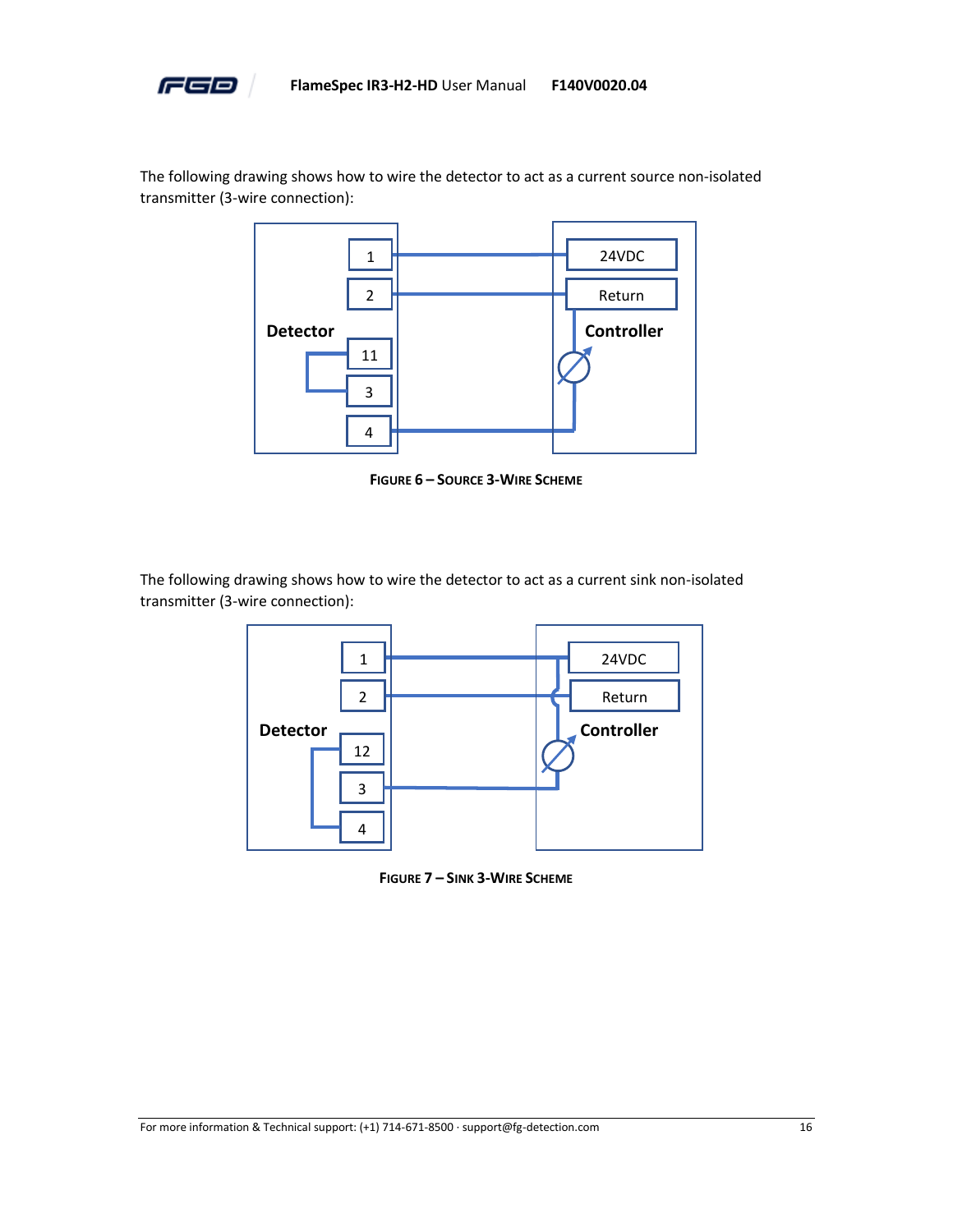

#### <span id="page-21-0"></span>**4.3 RS-485 Communication Network**

Using the RS-485 network capability of the detector and communicator software, it is possible to connect up to 32 detectors in an addressable system with 4 wires only (2 for power and 2 for communication). Using repeaters, the number of detectors can be much larger (32 detectors for each repeater) up to 247 on the same 4 wires. Using the RS-485 network, it is possible to read each detector's status (fault, alarm) and to initiate a BIT to each detector individually.

The detector communicates via RS-485 with a Modbus RTU compatible protocol. For more details on the communication protocol, please consult with FGD.



<span id="page-21-1"></span>**Figure 8: RS-485 Networking**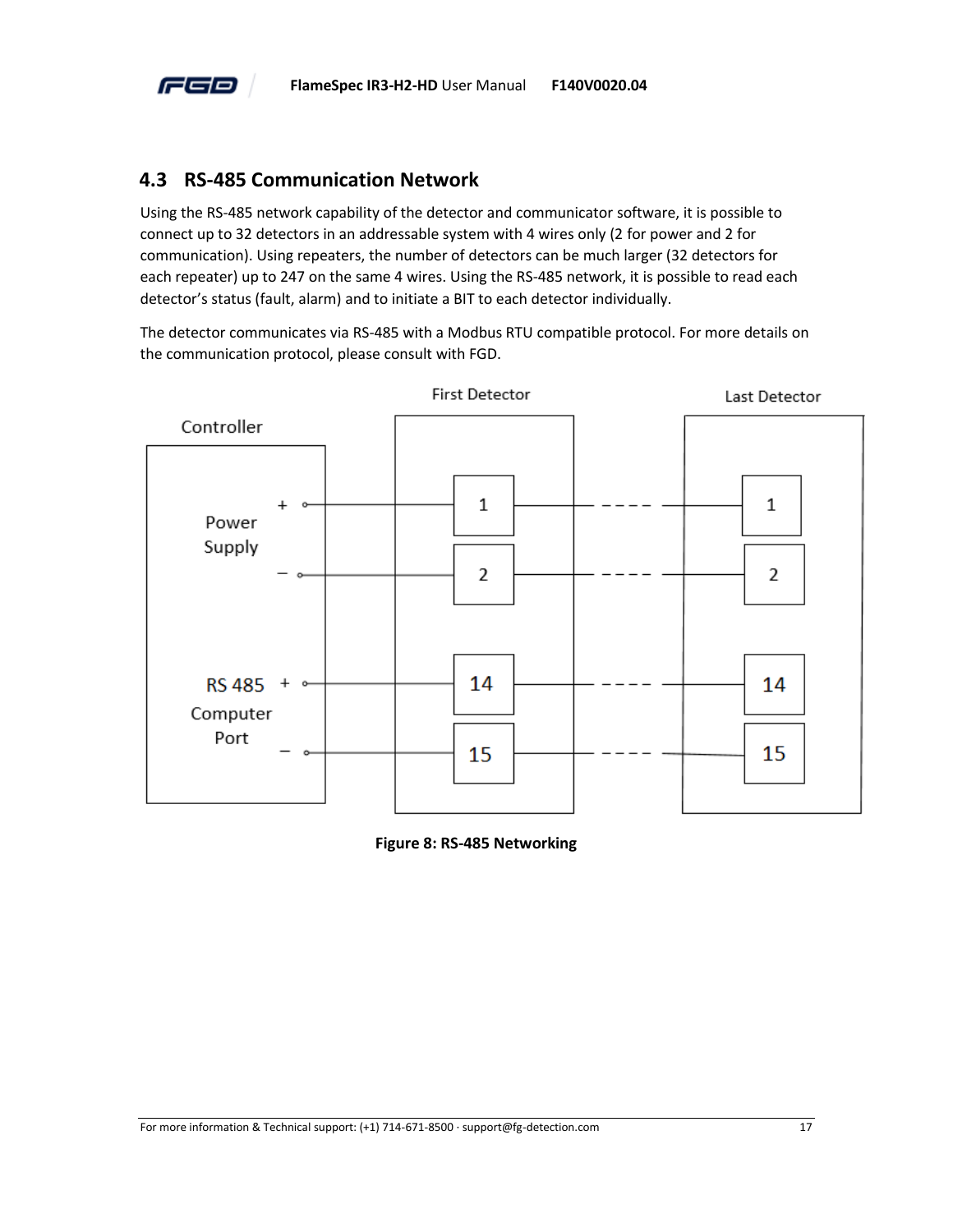

# <span id="page-22-0"></span>**5 Operation**

The FlameSpec-IR3-H2-HD is a triple-IR flame detector that includes a built-in high-definition video camera module. The video module automatically records video of alarm events, and can provide live video of the detection zone to a screen in the control room.

The detector is ready for detecting fire approximately 30 seconds after power up. During this startup time the LED flashes Yellow. If the startup is successful, the indication LED turns to green, the 0-20mA indicates 4mA and the fault relay is closed. The video module starts operating approximately 2 minutes after power up.

Detector configuration settings can be changed as described in sectio[n 0.](#page-13-1)

To restart the detector, turn off and then turn on the power.

### <span id="page-22-1"></span>**5.1 Output Signals**

The detector has the following output signals:

- Current output (0–20mA)
- Relays (Fault and Alarm)
- RS-485
- Tri-color LED

#### **TABLE 4:OUTPUT SIGNALS**

<span id="page-22-2"></span>

|                       | Startup            | Fault              | <b>Dirty Window</b> | Normal        | Fire Alarm    |
|-----------------------|--------------------|--------------------|---------------------|---------------|---------------|
| $0 - 20mA$            | 1mA                | 1mA                | 2 <sub>m</sub> A    | 4mA           | 20mA          |
| Fault Relay (NO)      | Open               | Open               | Open                | <b>Closed</b> | <b>Closed</b> |
| <b>Alarm Relay NO</b> | Open               | Open               | Open                | Open          | <b>Closed</b> |
| <b>LED</b>            | Flashing<br>Yellow | Flashing<br>Yellow | Yellow              | Green         | Red           |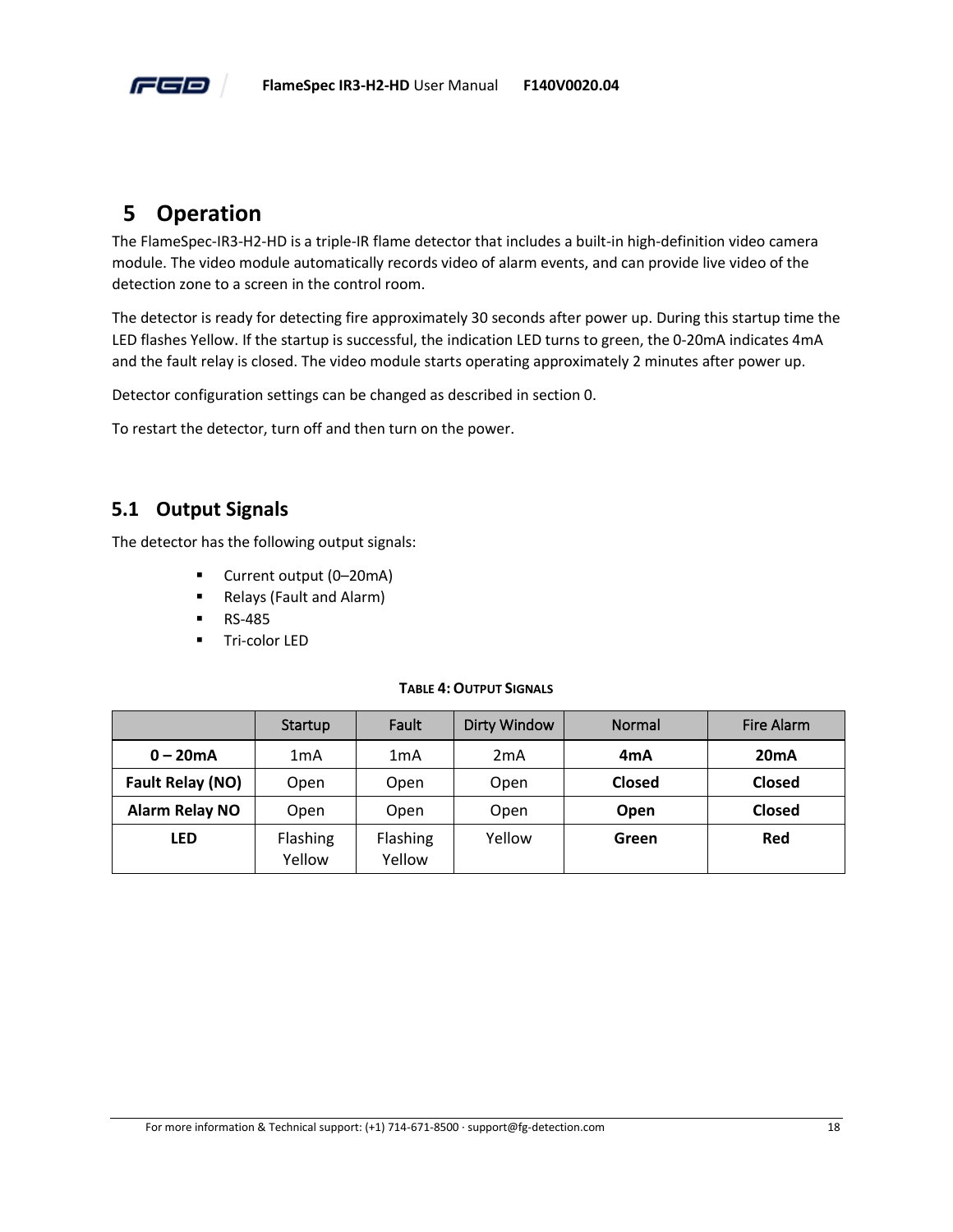

## <span id="page-23-0"></span>**5.2 Testing**

The detector has a Built-In-Test (BIT) capability to ensure proper operation and to make sure that the window is not dirty. The BIT process runs automatically at startup and periodically during the operation of the detector. The BIT can also be initiated manually by short circuiting the "Manual BIT" terminal and the "24 VDC (-)" terminal for one second (see [Table 3\)](#page-18-1) or by using the FGD communicator software (connected through RS-485).

In case of "Dirty Window" fault the detector may still detect flames but at a lower sensitivity.

When "Manual BIT – [Alarm Output Test](#page-16-3)" feature is enabled (see section [3.8\)](#page-16-3), a successful Manual BIT will activate the following alarm outputs for a few seconds:

- 1. The led in the front of the detector will turn red.
- 2. The 0-20mA current output will be set to 20mA.
- 3. The alarm relay will close.
- 4. Video will indicate fire.
- 5. Video recording will be activated.



**Make sure to disable all fire extinguishing actions or alarms connected to the detector, when the manual BIT is initiated and the "Manual BIT – Alarm Output Test" is enabled, as the manual BIT will set the 0-20mA terminal to 20mA and close the alarm relay.**

#### <span id="page-23-1"></span>**5.3 Maintenance**

After powering up, the detector should work maintenance free with the exception of optical window cleaning and an annual fire detection operational test.



**The sensor module in the front half of the detector contains no serviceable components and should never be opened. The terminal compartment at the back is the only part of the housing that should be opened by the user.** 

**Any violation of these instructions will invalidate the warranty.**

#### 5.3.1 Cleaning Procedure

To clean the detector:

**a)** Disconnect the power to the unit and disable/inhibit any extinguishing equipment that is connected to the unit.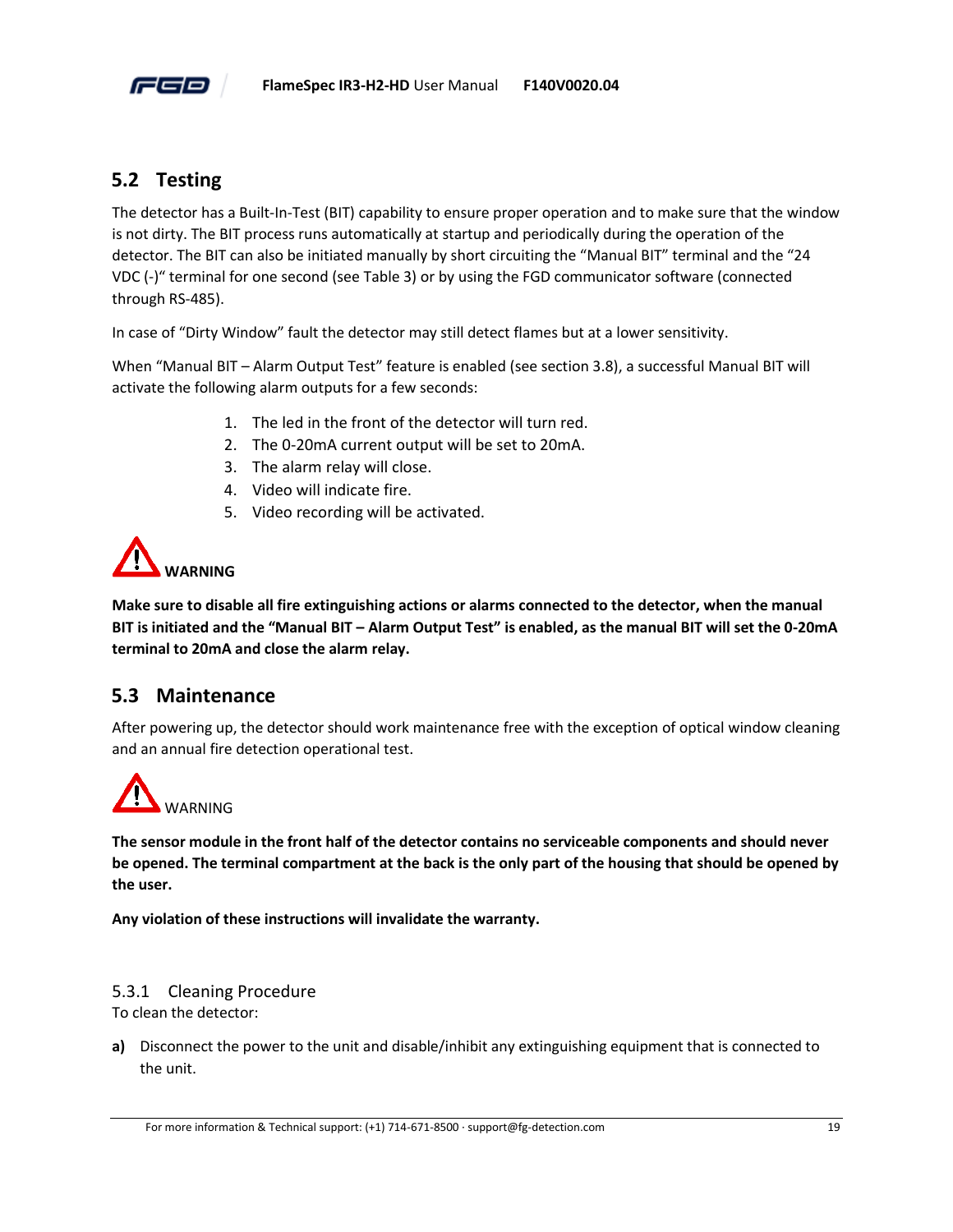

- **b)** Use water and detergent to clean the detector viewing window and reflector. Rinse with a soft cloth, cotton swab, or tissue.
- **c)** Where dust, dirt or moisture accumulates on the window, first clean the window with a soft optical cloth and detergent, and then rinse with a clean soft cloth, cotton swab, or tissue.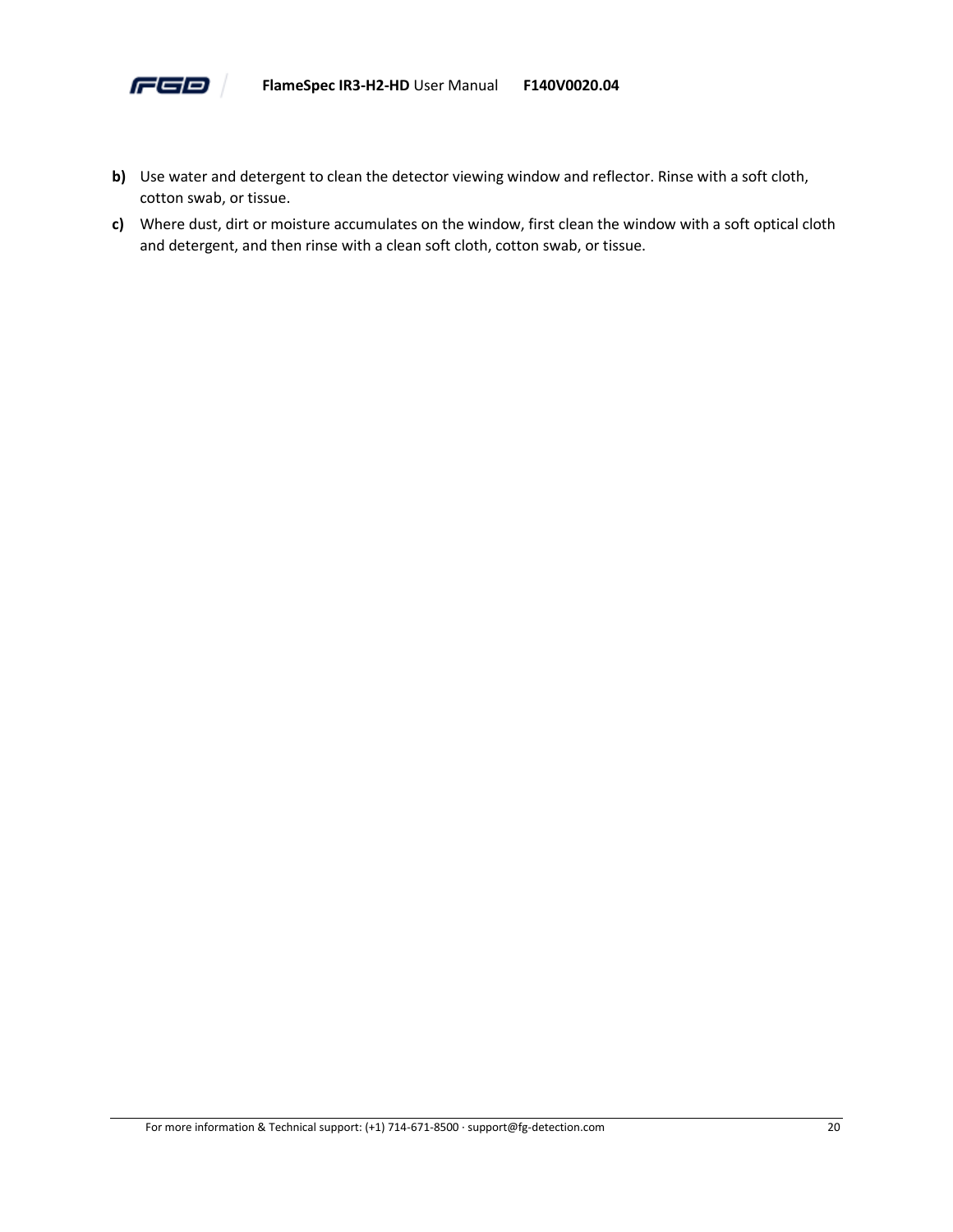

## <span id="page-25-0"></span>**5.4 Troubleshooting**

In case of problem in the operation of the detector, please consult with the following table before calling for help:

| <b>Problem</b>                                                                           | <b>Possible Cause</b>                                                                  | <b>Corrective Action</b>                                                                                                                                                             |
|------------------------------------------------------------------------------------------|----------------------------------------------------------------------------------------|--------------------------------------------------------------------------------------------------------------------------------------------------------------------------------------|
| <b>LEDs Off</b><br>Fault Relay is open<br>Current output at OmA                          | No power to the unit                                                                   | Check that the power is connected<br>$\bullet$<br>to the detector.<br>Check power polarity.<br>$\bullet$<br>Check wiring in the detector.                                            |
| Yellow LED constantly on<br>Fault Relay is open<br>Current output at OmA                 | Power problems                                                                         | Check the voltage between the "24VDC<br>(+)" and "24VDC (-)" terminals to verify<br>that it is in the allowed range (see<br>section 6.3).                                            |
| Yellow LED constantly on<br>Fault Relay is open<br>0-20mA at 2mA                         | <b>BIT Fault</b>                                                                       | Clean detector window.<br>$\bullet$<br>Restart the detector (by turning<br>$\bullet$<br>the power off and then back on).                                                             |
| Red LED constantly on                                                                    | Detector is in alarm latch<br>mode                                                     | Restart the detector (by turning the<br>power off and then back on).                                                                                                                 |
| Alarm Relay closed and<br>current output is at 20mA                                      | Detector is exposed to a<br>flame                                                      | Check cause of alarm.<br>$\bullet$<br>If caused by "friendly fire", re-<br>$\bullet$<br>position the detector so that it is<br>not affected by it.                                   |
| Green Led constantly on<br>Fault Relay closed.<br>No analog Video.                       | Analog Video is not<br>$\bullet$<br>configured properly<br>Wiring problem<br>$\bullet$ | Make sure the "Video Analog<br>$\bullet$<br>Output" setting is configured to<br>NTSC or PAL (according to the CCTV<br>system used).<br>Check video wiring and polarity.<br>$\bullet$ |
| Green Led constantly on<br>Fault Relay closed.<br>No digital Video (through<br>ethernet) | Wiring or software problem                                                             | Check wiring and polarity.<br>$\bullet$<br>Check ONVIF Client software.<br>$\bullet$                                                                                                 |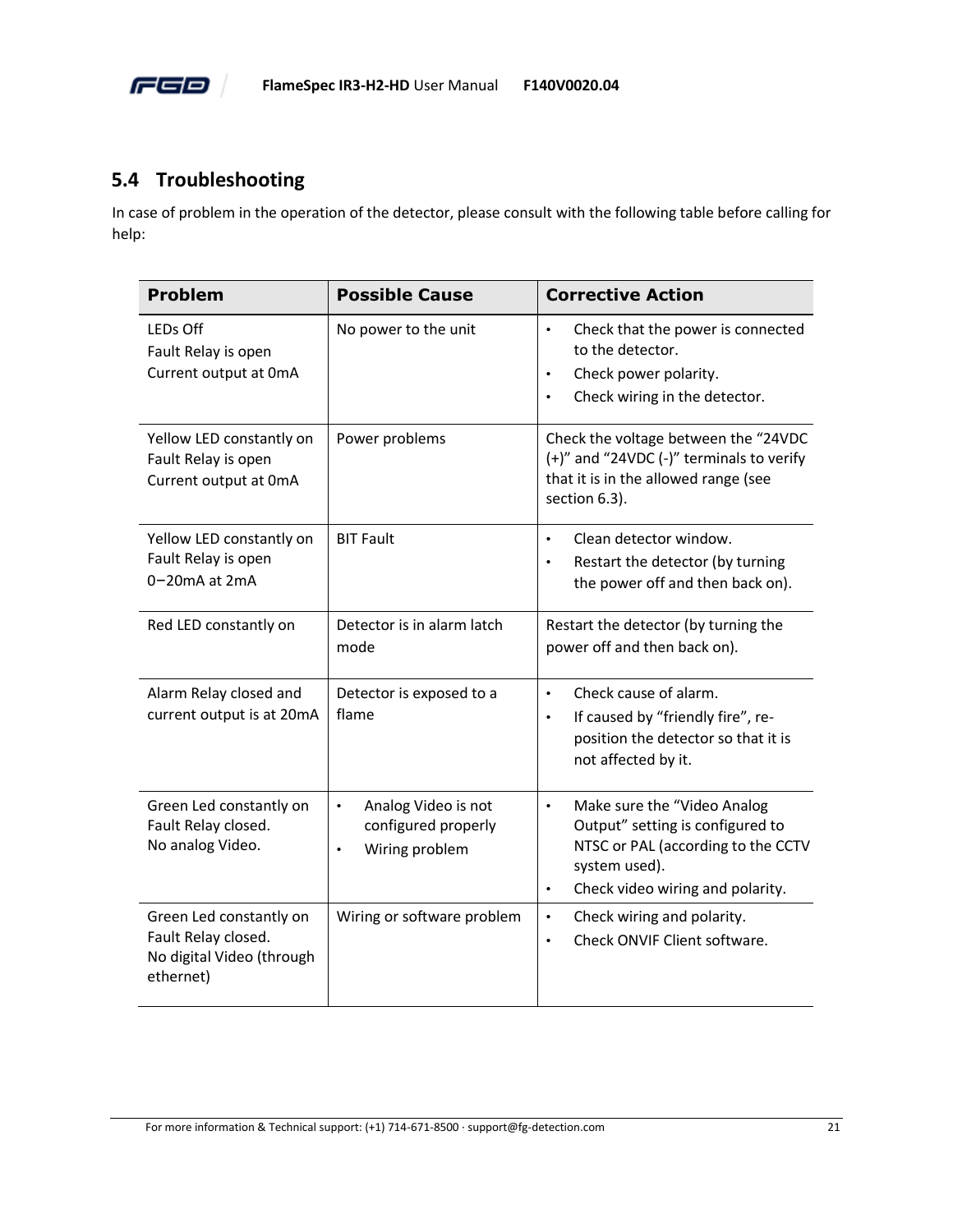

# <span id="page-26-0"></span>**6 Specifications**

#### <span id="page-26-1"></span>**6.1 Fire Detection**

- Detection time and distance:
	- o 40ms for fast fire burst or explosion
	- $\circ$  1.5s for 32" (0.8m) hydrogen fire at 0-100 ft. (0-20m)
	- o 4s for 32″ (0.8m) hydrogen fire at 66–100 ft. (20–30m)
- Field of view: 90° Horizontal, 75° Vertical
- Time Delay: 0-30 seconds (adjustable)
- Built-in test: Automatic and Manual

# <span id="page-26-2"></span>**6.2 Video functionality**

- HD Video allowing clear imaging of fire and people at 100ft. (30m) distance.
- Video recording of alarm events 1 minute before and up to 3 minutes after the flame is detected.
- System integration protocol: ONVIF (Open Network Video Interface Forum) Profile S

### <span id="page-26-3"></span>**6.3 Electrical Specifications**

- Operating Voltage: 24 VDC nominal (18-32 VDC)
- Current Consumption:
	- o Standby 180mA
	- o Maximum 250mA all systems in operation (including window heater)
- Cable Entries: 2x conduit entries 3/4" 14NPT or M25x1.5
- Wiring: 12-20AWG (2.5-0.35mm<sup>2</sup>)

#### <span id="page-26-4"></span>**6.4 Outputs**

- Relays: Volt-free contacts rated 2A at 30 VDC
	- o Alarm: Normally open
	- $\circ$  Fault<sup>2</sup>: Normally open energized

For more information & Technical support: (+1) 714-671-8500 · support@fg-detection.com 22

<sup>&</sup>lt;sup>2</sup> The FAULT relay will normally be energized and the contact will be closed during normal operation of the detector. The contact will be open at fault condition or low voltage.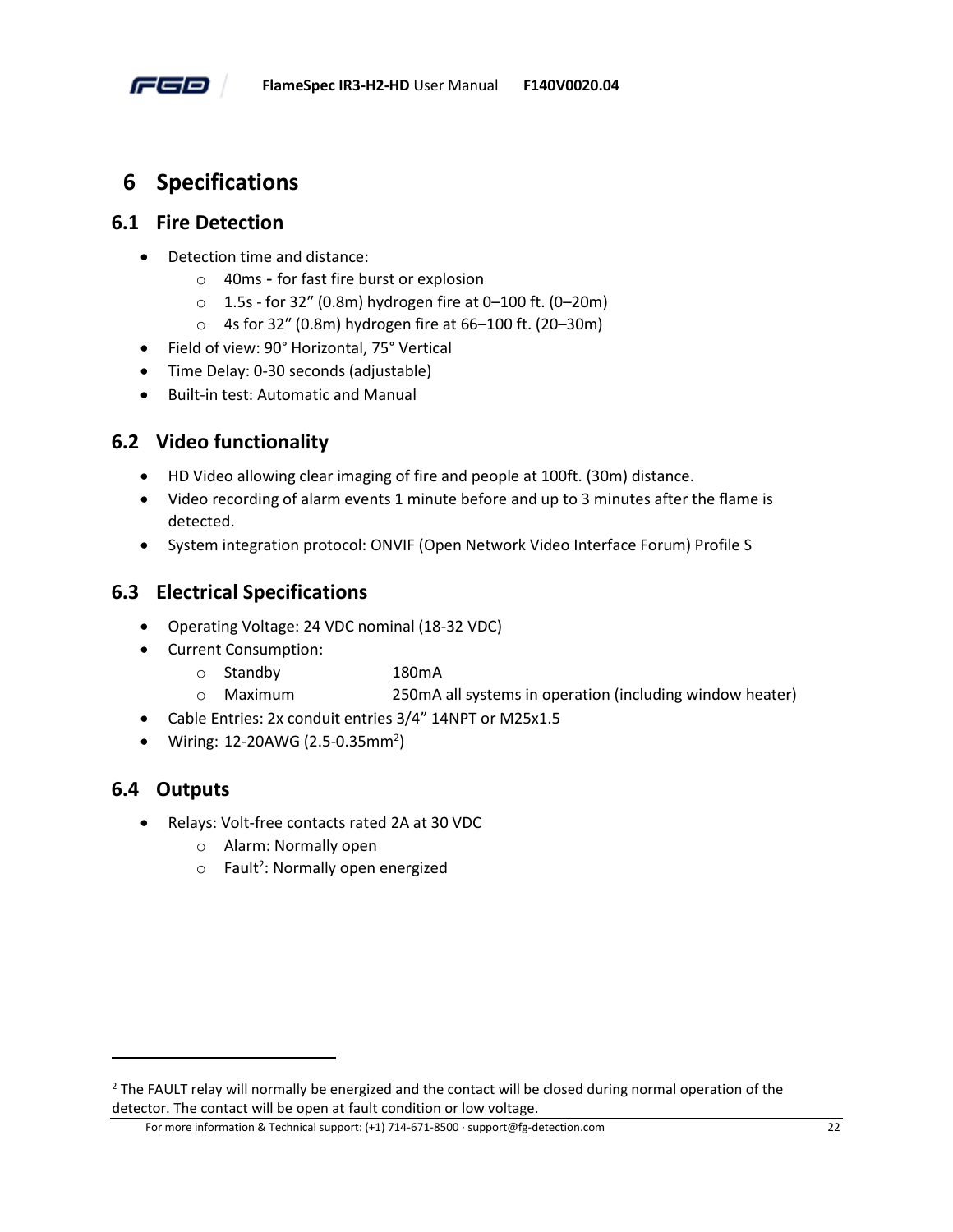

• 0-20mA (stepped) current output: 3 wire and 4 wire configurations (sink and source).

The 0-20 mA output at different detectors status are define at the below table. The max load of 0-20 is max 500 ohm at 18-32 VDC. The 0-20 mA is sink isolated and can be configured as source.

| Detector status  | Output                   |
|------------------|--------------------------|
| Fault            | 0 mA or $1$ mA $\pm$ 10% |
| <b>BIT fault</b> | 2 mA ±10%                |
| Normal           | 4 mA ±10%                |
| Alarm            | 20 mA ±5%                |

- Tri-colour LED indication
- Modbus RTU compatible protocol on RS-485
- Digital Video: IP network IEEE 802.3 10Base-t

#### <span id="page-27-0"></span>**6.5 Mechanical Specifications**

- Size: 7.87 x 5.12× 5.12″ (200×130×130mm)
- Weight:
	- o Detector (Stainless Steel 316): 9.8 lbs. (4.4 kg)
	- o Tilt mount (Stainless steel 316): 5.4 lbs. (2.4 kg)

#### <span id="page-27-1"></span>**6.6 Environmental Specifications**

- Temperature Range:
	- $\circ$  Operating -67°F to + 167°F (-55°C to +75°C)
	- $\circ$  Option -67°F to + 185°F (-55°C to +85°C)
	- Storage  $-67°$ F to + 185°F (-55°C to +85°C)
- Humidity: up to 99%, non-condensing
- Ingress Protection: IP66 & 68; NEMA 4X & 6P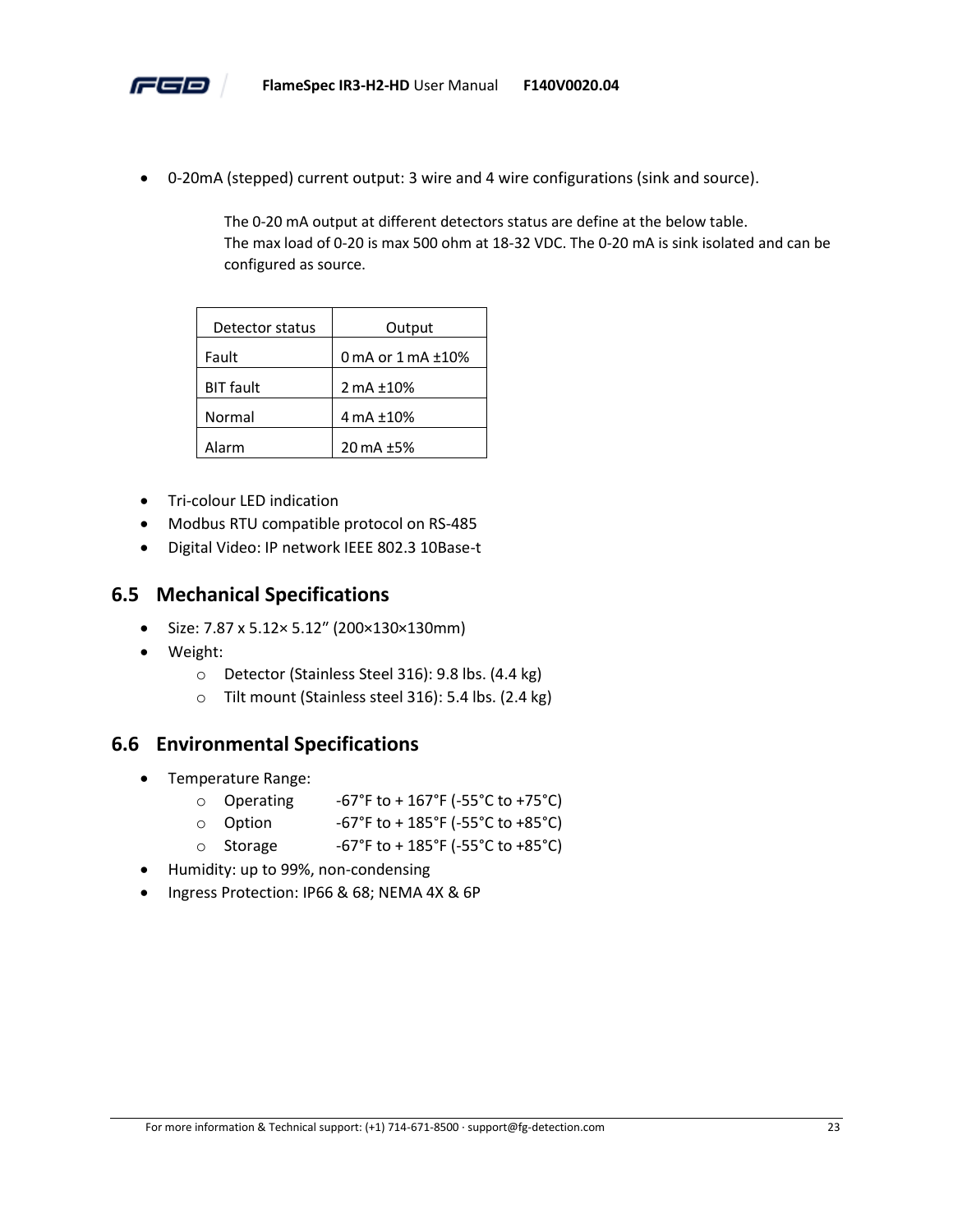

## <span id="page-28-0"></span>**6.7 Label Figures**

#### 6.7.1 Ex db



#### 6.7.2 Ex db eb

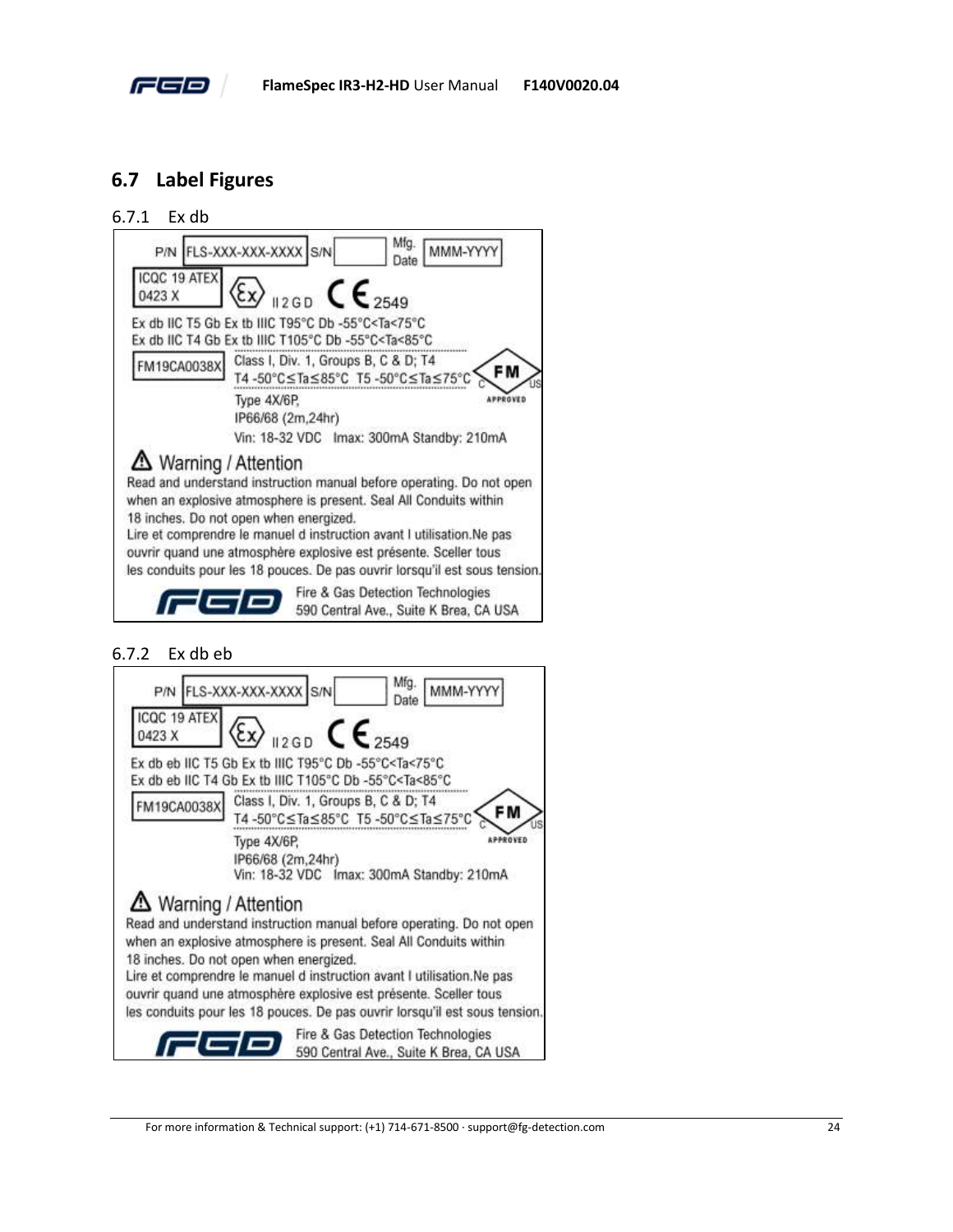

#### <span id="page-29-0"></span>**6.8 Approvals**

Note: All items are designed and tested to meet the relevant requirements.

- Explosion proof:
	- o ATEX: II 2 G D Ex db IIC T5 Gb or Ex db eb IIC T5 Gb and Ex tb IIIC T95°C Db -55°C<Ta<75°C Ex db IIC T4 Gb or Ex db eb IIC T4 Gb and Ex tb IIIC T105°C Db -55°C<Ta<85°C
	- o FM & FMC: Class I, Div. 1, Groups B, C & D; T4 T4 -50°C≤Ta≤85°C T5 -50°C≤Ta≤75°C
- Performance:
	- o ANSI FM 3260
	- o EN 54-10 (pending)
- Functional safety (pending): SIL 2 per IEC 61508
- DNV GL (pending): Standard DNVGL-CG-0339 for open deck locations Temperature class D; Vibration Class A, B and C
- EAC CU TR (pending)

#### <span id="page-29-1"></span>**6.9 Electromagnetic Compatibility**

The detector fully complies with EMC directive 2014/30/EU and protected against interference caused by RFI and EMI. The cables to the detector must be shielded and the detector must be grounded in order to comply to the EMC directive.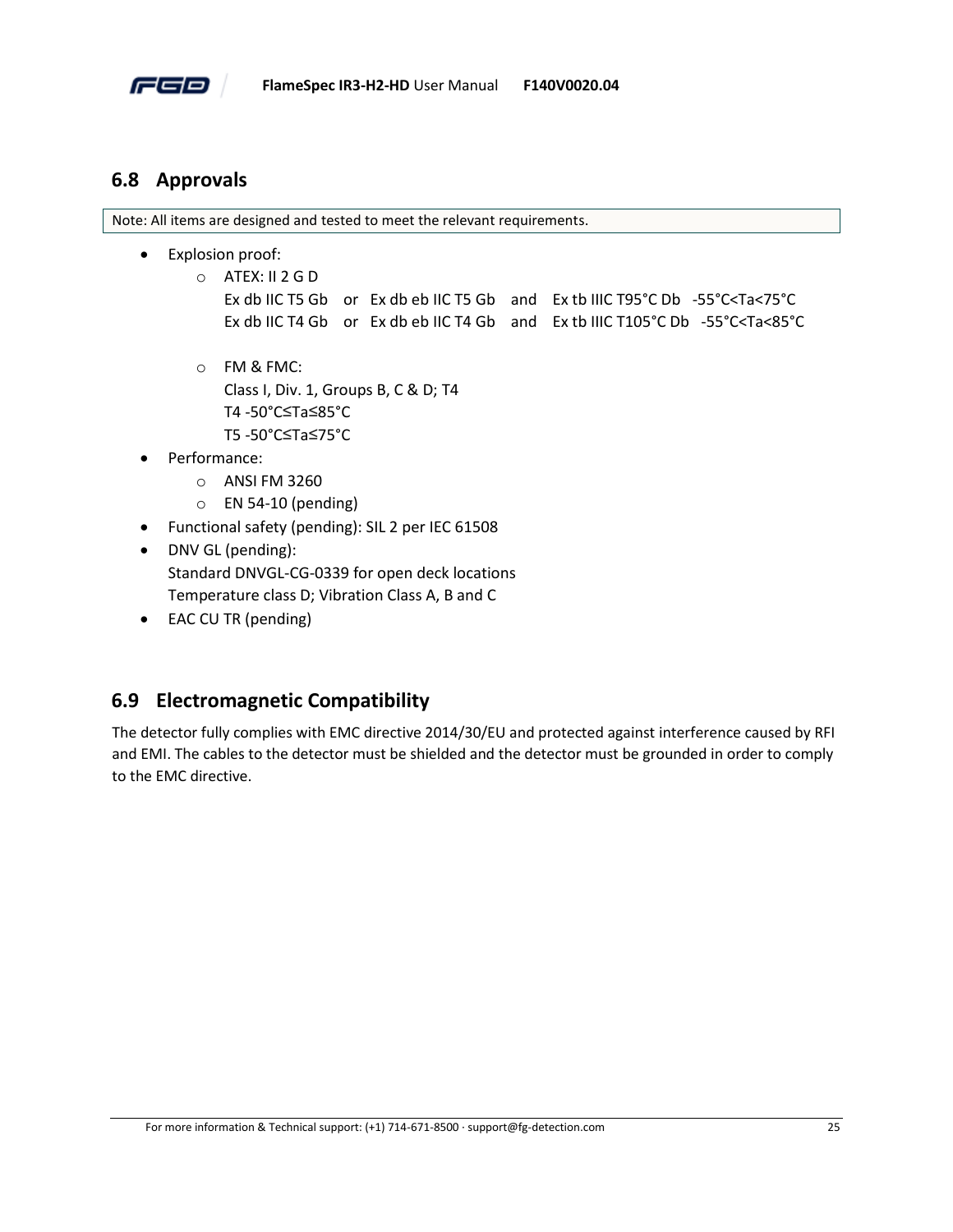

# <span id="page-30-0"></span>**7.Warranty**

FIRE & GAS DETECTION TECHNOLOGIES INC. agrees to extend to Purchaser/Distributor a warranty on the FIRE & GAS DETECTION TECHNOLOGIES INC. supplied components of the FlameSpec products. FIRE & GAS DETECTION TECHNOLOGIES INC. warrants to Purchaser/Distributor that the products are free from defects in materials and workmanship for a period of five (5) years, commencing with the date of delivery to Purchaser/Distributor. FIRE & GAS DETECTION TECHNOLOGIES INC. expressly excludes damage incurred in transit from the factory or other damage due to abuse, misuse, improper installation, lack of maintenance or "Act of God" which are above and beyond its control. FIRE & GAS DETECTION TECHNOLOGIES INC. will, upon receipt of any defective product, transportation prepaid, repair or replace it at its sole discretion if found to have been defective when shipped. Said repair or replacement is FIRE & GAS DETECTION TECHNOLOGIES INC. sole liability under this warranty and FIRE & GAS DETECTION TECHNOLOGIES INC. liability shall be limited to repair or replacement of the component found defective and shall not include any liability for consequential or other damages. The customer is responsible for all freight charges and taxes due on shipments both ways. This warranty is exclusive of all other warranties express or implied.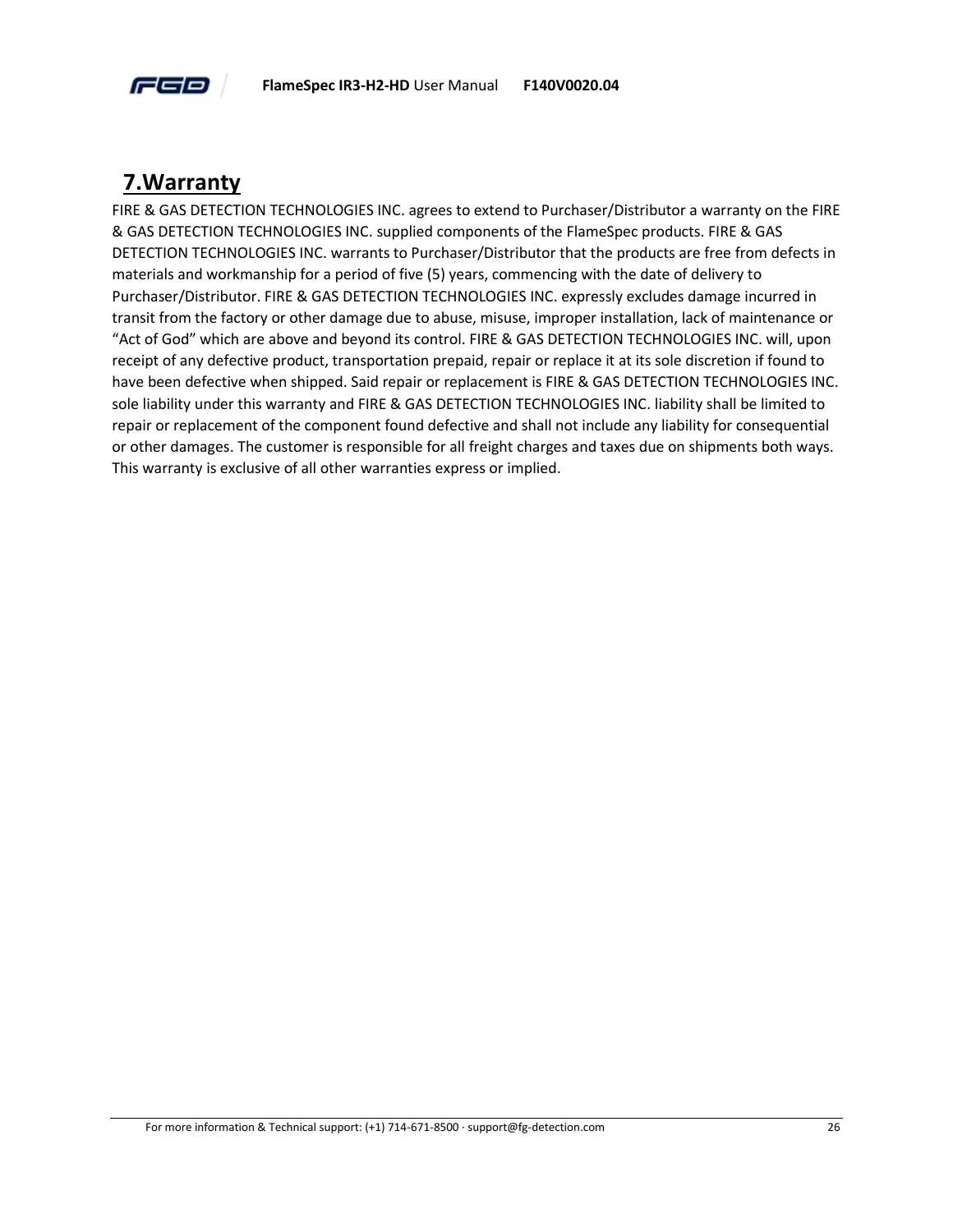

# <span id="page-31-0"></span>**Appendix A Response Characteristics**

#### **A.1 Response to different fire scenarios**

<span id="page-31-1"></span>The following tables show test results of detection distances and times for different fire scenarios. Each table lists results for a different sensitivity setting. For liquid fires the size of fire refers to the size of the pan, filled with the fuel. For gas fires the length of the plume is listed.

#### **Extreme Sensitivity**

| Fuel           | Pan Size        | Distance ft (m) | Average Response |
|----------------|-----------------|-----------------|------------------|
|                |                 |                 | Time (Seconds)   |
| Methanol       | $1 \times 1$ ft | 59 (18)         | 4.3              |
| H <sub>2</sub> | 32-in Plume     | 98 (30)         | 4.O              |

#### **High Sensitivity**

| Fuel | Pan Size    | Distance ft (m) | Average Response<br>Time (Seconds) |
|------|-------------|-----------------|------------------------------------|
|      | 32-in Plume | 98 (30)         | 4.U                                |

#### **Medium Sensitivity**

| Fuel           | Pan Size        | Distance ft (m) | Average Response |
|----------------|-----------------|-----------------|------------------|
|                |                 |                 | Time (Seconds)   |
| Methanol       | $1 \times 1$ ft | 30(9)           | 1.6              |
| H <sub>2</sub> | 32-in Plume     | 66 (20)         | 1 に              |

#### **Low Sensitivity**

| Fuel | Pan Size    | Distance ft (m) | Average Response |
|------|-------------|-----------------|------------------|
|      |             |                 | Time (Seconds)   |
|      | 32-in Plume | 33 (10)         |                  |